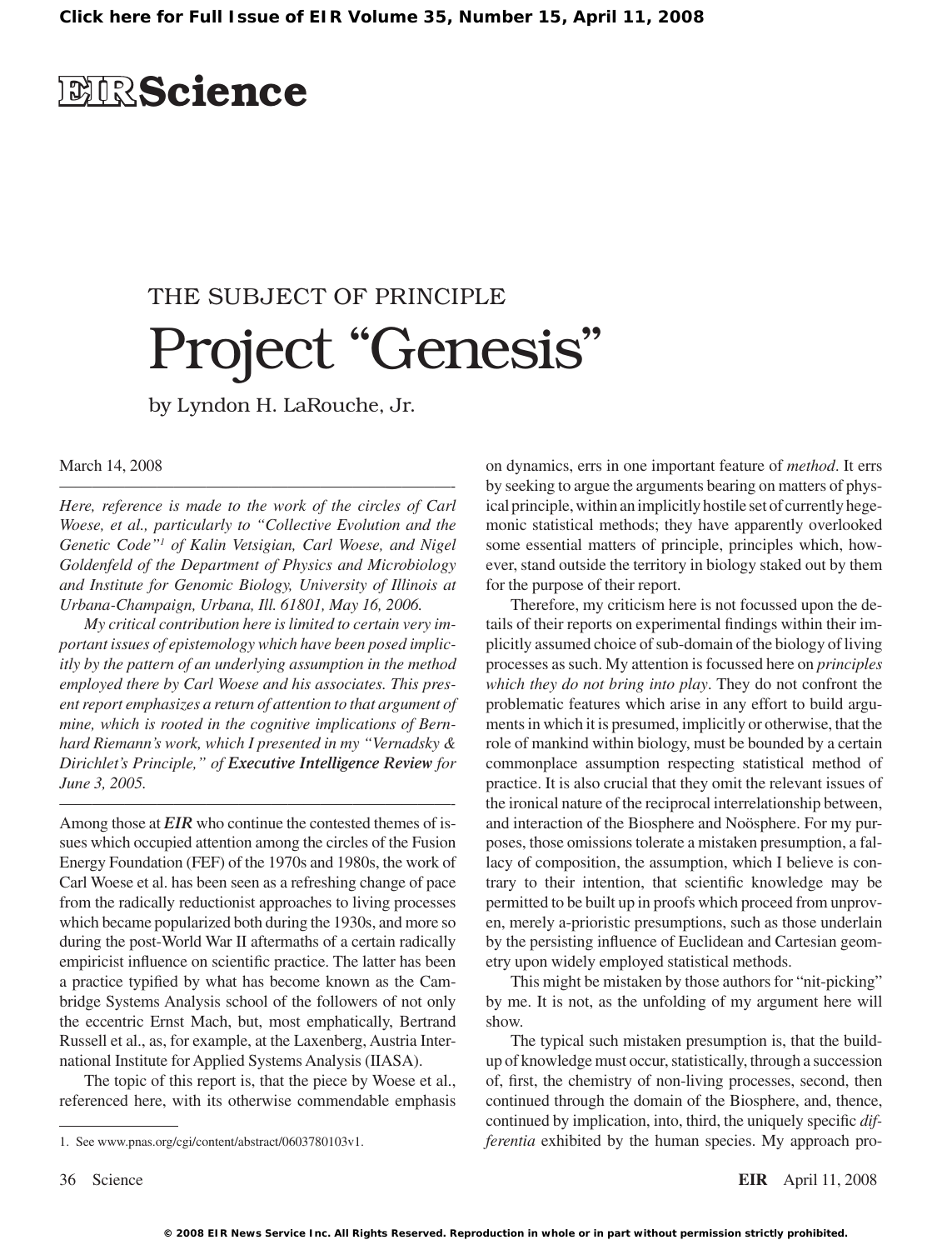

SOHO-EIT Consortium, ESA, NASA

*"Let there be light, and there was light." For the Pythagoreans, as Kepler pointed out, "fire"—the Sun, not the Earth—was at the center of celestial rotation. Prometheus' gift to mankind was also "fire"—access to scientific knowledge. Thus, does man obey the injunction of* Genesis *to transform the universe; or as V.I. Vernadsky said, the Noösphere transforms the Biosphere.*

ceeds, as I show here, in the opposite direction: from the Noösphere, downward, to the Biosphere, and, thence, to, statistically, the relatively simplistic, subsumed, reductionist's view of the Periodic Table of elements and their isotopes.

Unfortunately, today's prevalent use of statistical method of interpretation of evidence itself, which I challenge here, has tended to be taken in the usual practice of that profession as some magical authority over nature, the authority of that statistical mysticism inherent in *a-priori* mathematical methods, such as those of those reductionist forms of Sophistry known as Euclidean and Cartesian geometry.

Worse, today's practice is usually dominated by that axiomatically irrationalist doctrine of modern philosophical Liberalism which is derived from the precedent of the medieval irrationalist William of Ockham. I refer, with emphasis, to the continuing, hereditary influence of the doctrine of the founder is, presently, the greatest, most prevalent, single ideological barrier to academic or comparable progress in scientific thinking and in crafting economic policy today.

*Mathematica*.

If there is one most crucial fact shown by science to date, it is that the universe is neither Euclidean, nor anything resembling that.<sup>3</sup> I protest against the use of a perverted notion of what are inherently arguments premised upon presumptions of an a-prioristic, digital statistical consistency, arguments derived from such arbitrarily chosen ideological origins, and then employed without regard for the bias expressed by those assumptions, which, in turn, are adopted as a standard for "objectively" interpreting physical-experimental evidence. This is typified by what

of modern European Liberalism, Paolo Sarpi. This is what was established in the form of what becameAnglo-Dutch Liberalism and its impact on practiced scientific method, as by Descartes, de Moivre, D'Alembert, Leonhard Euler, and Joseph Lagrange. Even worse, today's practice is dominated by the radically positivist versions of that Liberalism, the degenerate form associated with the emergence of the successive influences on the subject by Ernst Mach and Bertrand Russell on mechanics, and by the even more radical extremes of Russell's *Principia* 

#### **My Method in Physical Economy**

My principled approach to the subject which I present here, addresses the fallacies inherent in the use of the inherently reductionist, so-called statistical methods, as, most emphatically, when such methods are used in treating *the subject of what is the inherently willful characteristic of that which drives human behavior,* asif the lack of those relevant distinctions respecting the role of human behavior might be an appropriate omission in any treatment of other, lower types of living processes.

<sup>.</sup> Distinguishing those isotopes of the table which are tuned specifically to living processes.

<sup>.</sup> Cf. Lyndon H. LaRouche, Jr. "My Early Encounter With Leibniz: On Monadology," LPAC, Jan. 22, 2008. Also in *EIR*, Feb. 2, 2008.

<sup>————</sup> "A Strategic Economic Assessment: That Doomed & Brutish Empire," *EIR*, March 14, 2008.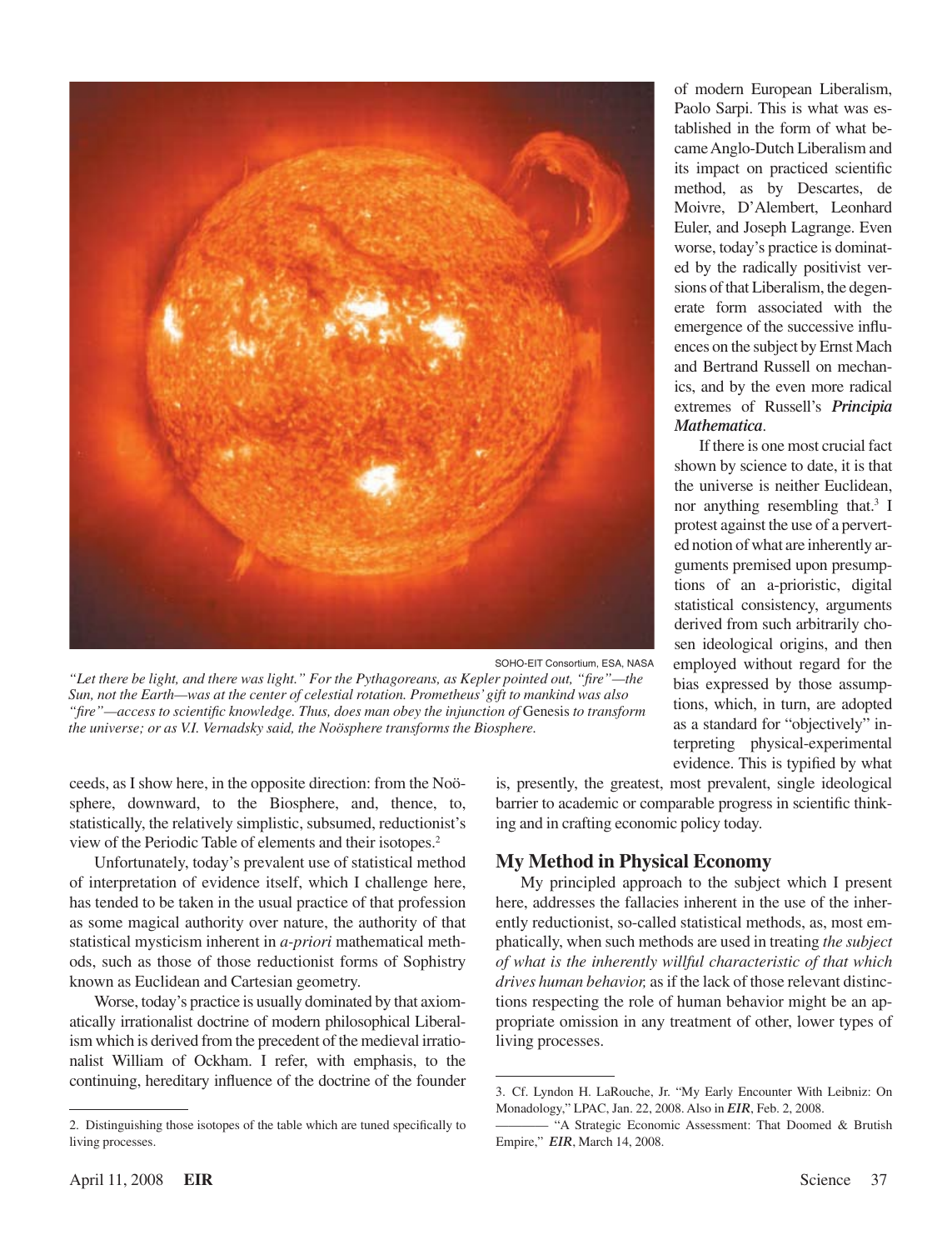*The most important feature of anything when it is first encountered, is what it is not*. Thus, the effect of the omission of the Noösphere's indispensable authority for defining the subsumed Biosphere of today, is the problem which, for example, threatens the referenced line of work by Vetsigian, Woese, and Goldenfeld. On this account, I define the proper choice of method in *any* competent branch of practice of physical science itself, as in the special branch of physical science represented by the subject of economy, as reflecting a *willful* treatment of the relevant subject-matter from the standpoint of *willful human* behavior, on the presumption that such subjects cannot be simply predictable in categorically statistical (e.g., *a-priori*, as in Euclidean) or similar ways.

Since the time of the discovery, by very ancient celestial navigators, of that power for change of the stellar universe, which is therefore the intrinsic power defining the reality within which we dwell, we must recognize that any branch of competent science, since actual science was developed out of the practice of celestial navigation, has always been *the practice of the continuing of that process of discovery; thus, there is the discovery of those principles whose process of accumulation implicitly defines the mind of the human individual*. In other words, to sum up the conclusion to which those considerations must lead us: we must proceed in today's science from the generative, Riemannian standpoint of V.I. Vernadsky's *Noösphere,* downwards, which are the true fundamentals, toward the functionally subsumed subjects of the Biosphere and inanimate nature.

So, from this standpoint, we should situate the treatment of sub-human biology, the Biosphere, under the higher authority to which it is subject, a higher authority which exists only in the relatively higher realm of the Noösphere. As I show in this report, it is those features of the Noösphere which are lacking in the Biosphere, which should be the preferred choice in defining the principles within which existence of the Biosphere *is situated ontologically*.

Therefore,I point to such examples of mistaken approaches, as are typified either by the denial of an efficient universal physical principle of life *per se*, as by radical positivists and their like, or, by the comparable attempt to adduce the origins of the cognitive powers specific to mankind from the biology of animal life.

Today, those who have actually grasped the higher order of meaning which permeates the specifically human process of successful discovery, know that universe to be, in principle, as Leibniz argued for a universal physical principle of least action, and as Albert Einstein, similarly, recognized the universe to be: *a dynamic, analog form of Riemannian universe, not a neo-Cartesian statistical (digital) universe.* Contrary to the hoax of the famous "Second Law" of Clausius, Grassmann, Kelvin et al., ours is a universe which exists, for our



*Russian-Ukrainian scientist Vladimir I. Vernadsky (1863-1945) defined his conception of the Noösphere in Riemannian terms: a vital correction to the work of Woese et al.*

powers of discovery, as a boundlessly finite universe, *a selfcontained, anti-entropic, universal process of continuing creation—*as the famous aphorism of Heracleitus claimed.

This is the same point which was *exemplified, for us in modern European civilization, as Einstein emphasized the exemplary significance of Kepler's uniquely original discovery of gravitation, by a succession of discoveries of universal principles which are, each and all, typified by Johannes Kepler's uniquely original discoveries founding the science of modern astrophysics.*

Therefore, the encompassing premise in my argument bearing on the referenced aspect of the work of Woese et al., is not only located within Academician V.I. Vernadsky's uniquely original discovery of a universal physical principle known as the Biosphere, but also in Vernadsky's associated recognition of the existence of the Noösphere as being, also, a strictly dynamic, distinct universal phase-space, which is also to be defined experimentally in Riemannian terms. In addressing

<sup>.</sup> Hence, the intrinsic folly in method which underlies the habitual failures of the prevalent types of economic statistical forecasters.

<sup>.</sup> As I have pointed out in various earlier locations, the idea of science, such as the Egyptian-Pythagorean practice of *Sphaerics*, is derived from *that notion of universal* which, as a concept, has depended upon a very long span of empirical development of calendars derived from the cumulative evidence of very many generations of development of long-ranging celestial (oceanic) navigation by maritime cultures, as under the conditions of the approximately 200,000 years during which glaciation dominated large portions of the northern hemisphere, a glaciation toward which Earth is signaling a threat to return now.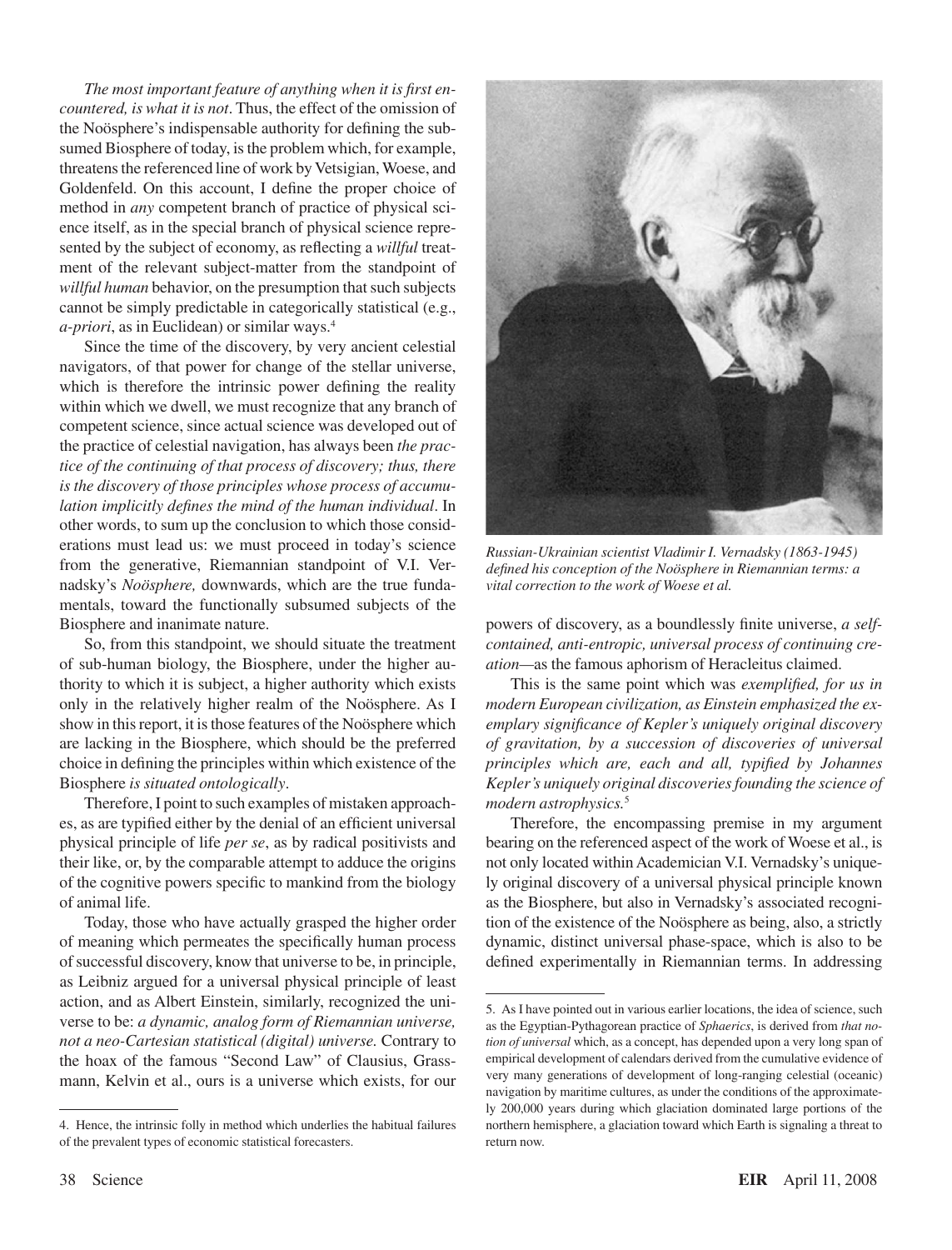matters of living processes, the emphasis is upon the precedents of physical chemistry treated by the Riemannian method adopted by Academician V.I. Vernadsky; as I have shown successfully for a science of physical economic forecasting, which are the same Riemannian principles, of the Noösphere.

It may appear to some that the Noösphere is a product of the Biosphere. True, the Biosphere loans material to the Noösphere, and vice versa; but, it is the Noösphere which contains, and acts upon the Biosphere. It is the Noösphere which transforms the Biosphere, not only in materials, but in what the Noösphere compels the Biosphere to contain, or to produce, by both deductions and additions to the repertoire of the Biosphere's substance and action.

Thus, my own contribution to that latter array, is to be found in my premising an actual science of physical economy, the standpoint which I have employed for the special case of long-range forecasting and related purposes, since the late 1950s, on those same implications of Bernhard Riemann's argument which were first boldly stated in their core in his 1854 habilitation dissertation. $6$  My own views on the significance of Riemann's work for physical economy, views which were outgrowths of a notion—a "spark"—discovered by me to this effect in 1953, have continued to be the foundation, since that time, for my original 1950s development of a science of physical-economy, a branch of science which is in the continuing tradition of Leibniz's emphasis on dynamics, as opposed to Cartesian and related methods. This is, thus, a continuation of work of founding of a physical science of economy, as accomplished by Gottfried Leibniz over the course of his relevant work during the span of 1671-1716. This method has been the basis for what has proven to be, uniquely, a, happily, virtually faultless series, of superior quality, of long-range economic forecasts, that since the late 1950s.

The crucial, and pivotal fact on which my own discovery in this matter depends, is expressed in a specifically dynamic manner (i.e., analog: Leibniz-Riemann), as distinct from wrongly assumed digital (e.g., Euclidian-Descartes) characteristics of human potential population-density, *as, thus, absolutely distinct in effect from the concept of ecological potential population-density expressed by lower forms of life.* The human individual is potentially, uniquely capable of reinventing the human species in a qualitatively more advanced form of functioning, through transcendental, qualitative upshifts of a Classical mode in the potential relative populationdensity of the human species.

Thus, the shifting dependencies of the ascending quality of economies, successively, from burning of wood, of coal, of petroleum, of nuclear-fission power, and upwards, typify characteristic, phase-space stages of successive, upward evolution of human cultures, a willfully driven, qualitative development of the species of action which does not occur in any merely ordinary living species. It is man's seizing knowledge of that "fire" which Olympian Zeus forbade be given to mankind, which defines the human species in its true distinction from all lower forms of life.

In other words, the actual existence of the human species, with its characteristic form, as *dynamic*, is derived from a specific (i.e., *noëtic*) quality of the human mind, a quality which does not exist within any lower form of life (e.g., in the Biosphere). The principle of human life neither exists in lower forms of existence than that, nor can it be derived from studies of the non-human, as if "pre-human," aspects of the Biosphere. The Biosphere generates the potential for effective action by the Noösphere; but, the realization of such potential occurs only within the Noösphere itself.

Focus upon the fact that the increase of the absolute magnitude of the proportions of the composition of the Earth's massrepresented by the combined Biosphere and Noösphere, as a percentile of the total mass of our planet, when this is considered in light of the evidence that the Noösphere is expanding more rapidly than the Biosphere as such, indicates the existence of a universal physical principle, the cognitive powers of the individual human being, which is not willfully expressed in any lower form of life than the human individual.

The included point here, as it is amplified in the subsequent chapter of this report, is that the principled character of the Biosphere's function is itself transformed qualitatively by the action of the Noösphere, such that the Biosphere no longer has fixed sovereign characteristics, because those characteristics themselves are being continuously transformed by action of the Noösphere. This pertains not merely to the array of elements of which the Biosphere is composed, but to the principles which generate the selected elements, both old and newly created, of the Biosphere's evolution under the reign of the Noösphere. The evolution of isotopes, their roles, and their relative quantities, as with those of specific importance for living processes, as through the role of nuclear-fission of late, could not occur otherwise.

That distinction, is what is to be called the function *of hu-*

<sup>.</sup> The principal such distractions from this fact of Vernadsky's originality are to be found in the kinds of misguided, "fundamentalist" or kindred religious fervor, notably those forms which adopt either the dubious speculations of the "Piltdown" co-hoaxster and reductionist mystic Teilhard de Chardin, or, what are clearly recognizable elements of the ancient pagan's Delphic cult of Gaea, in seeking to bring the mighty Creator of the universe down to Earth, so to speak. Teilhard's relevant work touches, if only deceptively, upon the names of valid conceptions, that to such effect that the errors of many of his putatively more orthodox critics are worse mistakes than his own. It is in the systemic features of his applications of his conception of noësis, that the essential error of his explanations is more clearly shown. The source of the confusion lies in Teilhard's attempt to reconcile the idea of creativity with what is called, unfortunately, a "Classical" Christian doctrine, where the attractive aspects of his work appear; his attempt to reconcile that with an axiomatically reductionist (i.e., Aristotelean or quasi-Aristotelean) form of cosmogony, is the root of his confusion. Teilhard's minting of the term "Noösphere" was acknowledged by Vernadsky; Teilhard named the baby, but Vernadsky conceived and delivered it.

<sup>7.</sup> Aeschylus, *Prometheus Bound*, line 7, παντέχνου πυρός σέλας, which Herbert Weir Smyth translates: *flashing fire, source of all arts*.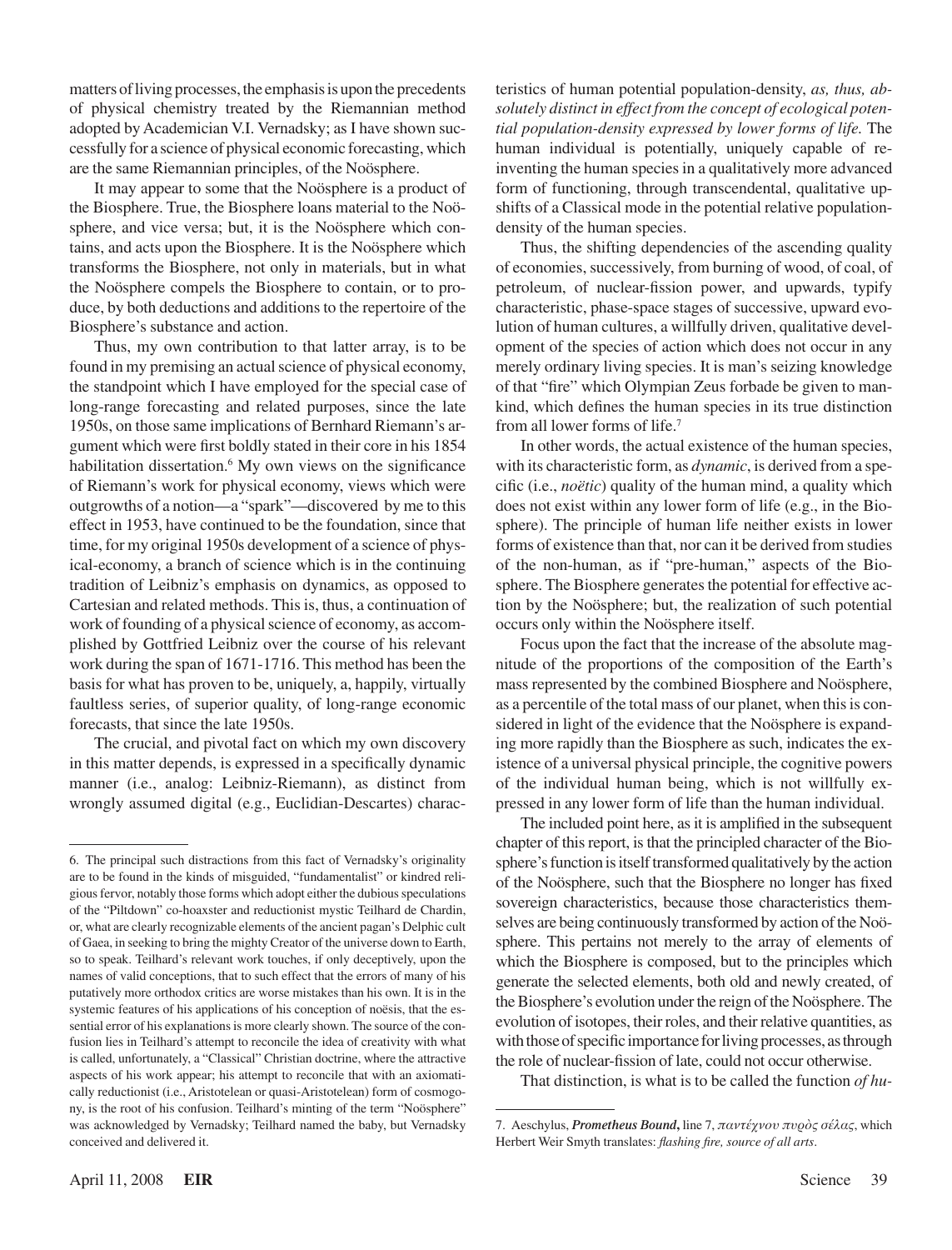*man potential relative population-density, as increased persquare centimeter of cross-section of mode of power employed, drives a (potential) per capita and per square kilometer increase of potential human occupation of a large territory (or, of a continent or of the planet as a whole)*. This fact is relatively obvious to even merely competent modern studies; but, the way in which this effect is generated, takes us outside the bounds of the way the topic of "scientific method" as such is usually visualized in today's classroom and elsewhere. The crucial point to be emphasized, is: *the Noösphere is derived from a universal physical, cognitive principle of human life, a power of organization which does not exist within the species of the lower forms of life, such as the higher apes.*

The progress of the human species, relative to other species, lies in a principle which is characteristic of the human species, but not others. Therefore, rather than the "bottom upwards" habit of attempting to obtain the transition to a relatively higher *cardinal* state of a multi-phase-space process, such as attempted transition from abiotic to Biosphere, or Biosphere to Noösphere, we must *not* proceed in terms of the factors of the previously existing (lower) state; rather, *we must treat the "teleological" transition as effected by action as if bestowed from the higher state upon the relatively lower one* as Vernadsky emphasized the ordering of the relative mass of the abiotic, Biosphere, and Noösphere. In other words, *the form of increase of the potential relative population-density of the human population, has the (dynamic) mathematical-physical form of the pre-determination of the present potential by types of changes (as by human discovery of a higher principle) which correspond to what had been introduced as a future* systemic level of potential, rather than something manifest as a statistical determination of a future state, as a consequence of a current one.

The development of this potential in the human species, determines the effect of that upon the entire domain of the Biosphere. And, so forth, and so on.

I explain the significance of this phenomenon.

#### **Carl Woese et al.**

Therein lies the essence of my original discovery in the domain of a science of physical economy. However, my discovery is not merely that; there are much more profound implications of this, implications which should not be overlooked in an appropriate re-reading of relevant features in the identified work of Carl Woese et al.

It will be clear to those associated with the work of Carl Woese et al., that my choice of reference to their work in making the crucial point presented here, was prompted by my satisfaction with the dynamic implications of such passages in the referenced work as: "... Specifically, we will herein model the evolution of translation, the codon table, the constraints therein, the universality of the code, and the decoding mechanism, not as a sum of parts but as a whole. ..." In other words, *dynamics*, as defined by Leibniz against Descartes, and, defined later, by Riemann.

So far, so good; that is consistent with Riemannian dynamics. However, the question remains here: what is the organization of the whole process of development which accounts for the efficient, *actual* generation of *qualitatively* higher orders of dynamic states—higher states on principle, such as the fact that the human being represents a higher quality of principled physical state than any lower form of life?

The idea of the need to discover a solution for that question, is readily seen to be expressed in the upward evolution, as through realized application of higher physical principles, in physical-economic processes. The latter are, of course physical-economic processes, but those examples can not be other than crucially relevant for understanding other dynamic models of living processes, or the effects of human physicaleconomic evolution upon the two lower phases of our planet's internal processes.

The answer, in the case of "social" models, as distinct from the organization of behavior in the animal kingdom (as with models such as mankind living within Kepler's astrophysics), is that *the universe is intrinsically anti-entropic*, contrary to the Clausius, Grassmann, Kelvin cult of a "second law of thermodynamics." However, as Vernadsky's work has forced the fundamentally principled distinctions among the abiotic, the Biosphere, and the Noösphere to our attention, there are qualitative distinctions of universal principle among those sectors of the universe to be taken into account. As the history of the changes in relative mass of abiotic, Biosphere, and Noösphere components of the upper regions of Earth show, entropy, as a phenomenon, is a subsumed expression of the superior influence, anti-entropy, within which the apparent entropy appears, and under which it must be defined. *Before there could be death, there must, first, be life.*

The conclusive argument to such effect, is located in the case of mankind's increase of the potential relative population-density of human populations, which is accomplished only through those noëtic processes of discovery of higher order physical and kindred, Classical artistic, principles, processes which echo the process of creation typified by Johannes Kepler's uniquely original discovery of the role of gravitation in the ordering within the Solar system.

The human being is distinguished from any animal species by the set of relationships defined as a reflection of its twofold characteristic. On the one hand, it has a body, like that of an animal; at the same time it is an absolutely different form of existence than any of the great apes, which are mammals, by the existence of a human mind which is not located within the confines of the apparent mental life of an animal. This distinguishing difference is conveniently identified asthe human "spirit" or "soul," which has none of the characteristics of any known form of animal life, except as animals develop as appendages of mankind.

<sup>.</sup> I address this, and Cusa's treatment of the same subject, within part of chapter 2 of this report.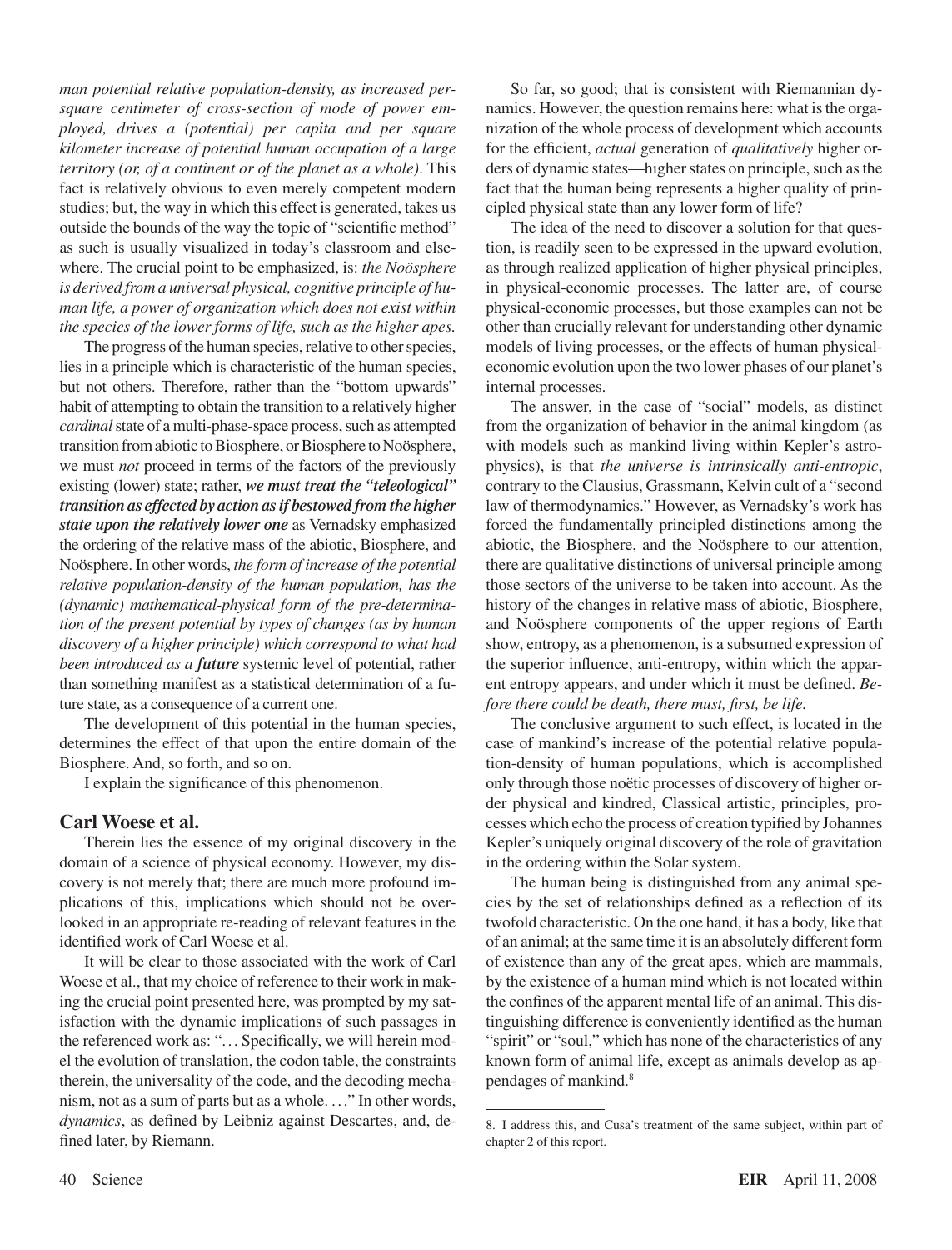Yet, a naive use of the term "spirit" or "soul" not only misses the crucial point, but has promoted widespread, absurdly mystical speculations. The human "soul" is very much an efficient part of the physical universe, that in the sense of the famous *Genesis* 1, but not as the term "physical" is still customarily employed in reductionist terms of reference. That "soul" is the actual personality of the human individual, that in the sense provided by Plato. It is an expression of an efficient phase-space within the universe at large, and expresses, in the guise of the Noösphere, a human individual's power to change that universe willfully.

The biological domain, the domain of the Biosphere, is contained within, and is subordinate to that Noösphere. This is to be understood as the expression of the Noösphere's power to contain and modify the characteristics of the Biosphere. With mankind's appearance, the Biosphere thus loses its independent functional characteristics (if, indeed, it ever had them); the Biosphere becomes, in every way, a phase-space contained within the Noösphere.

Therefore, we treat the subject of the Biosphere here in those terms of reference. We present the case to be argued here by the method of successive conceptual approximations.

That, so described thus far, is my subject here.

### 1. The Relevant Fallacy of Sense-Certainty

The crucially distinct feature of human behavior is, that, unlike animal behavior, human behavior is inherently *not* subject to the conceptual approach inhering in presently conventional ranges of today's proffered statistical-ecological models. Nor is animal behavior ordered in a way which is independent of the effect of changes in the higher, human, reign of the Noösphere. It is also fair to say that "choices" of animal behavior are, relatively speaking, "event-driven," where the crucially important, higher cognitive functions of actually intelligent, as distinct from "knee-jerk" practices among human beings, are conceptdriven, rather than "event-driven."

Therefore, the way to design the lure for an animal, or a foolish U.S. voter, to bring about that individual's contribution to its self-inflicted ruin, is to rely on the intended victim's behavior being "event-driven" (e.g., "fact-driven") as, for example, the pathetic credulities of believers in "Malthusian"



Abaca/Sara Jaye Weiss

*Human behavior, unlike animal behavior, is not subject to the malthusian conceptual approach inhering in Al Gore's "Global Warming" frauds. Here, Gore addresses a UN conference on environmentalism in 2005.*

models, such as the "Global Warming" hoax. Otherwise, what is typical of intelligent human behavior, especially creativescientific or Classical-artistic behavior, is "teleologically" driven human creative insight, in the sense of a Classical (e.g., Platonic) form of *hypothesis*.

To the extent that human populations may, at some time, seem to show relatively fixed (e.g., "traditional") ecological potentials, apparently like those which might be attributed to be characteristic of animal populations, such as knee-jerk proposals for the fraudulent, Malthusian policies of former Vice-President Al Gore, et al.: such decadence by the Malthusians and their present-day "Global Warming" frauds, is itself evidence that the related cultural matrix of that inherently stagnating society which such frauds as Gore's express, is inherently an abnormal (i.e., pathological) model, one specific to that half-witted trend within the relevant part of the general population.<sup>10</sup> Whereas, a healthy organization of society is not a fixed system, but upward-evolutionary (e.g., increasing potential relative population-density), and, thus, committed to scientific, Classical-cultural, and technological progress for its own sake.

Thus, speaking parenthetically, since, as I have already

<sup>.</sup> Concept-driven" as in recognition of a relevant principle of nature, or of current social processes. Thinking which walks in the footsteps of the discovery of universal gravitation by Kepler, Fermat's discovery of the principle of least action, Leibniz's uniquely original (e.g., 1676) discovery of the principle of the calculus, or Riemann's 1854 habilitation dissertation.

<sup>10.</sup> It is fair, and necessary to say that former Vice-President Al Gore's "global warming" hoax, is essentially a fascist economic model in the footsteps of the Haileybury Society's Thomas Malthus, Mussolini, and Hitler, or, the Olympian Zeus of Aeschylus' *Prometheus Bound*, or Friedrich Nietzsche's dogma, since the model could not be institutionalized as a national, or world system except by what are easily recognized as fascist political means. Thus, essentially, like the H.G. Wells who stated his fascist commitments openly, Wells' accomplice, Bertrand Russell was even more frankly, rabidly fascist than a Mussolini or Hitler.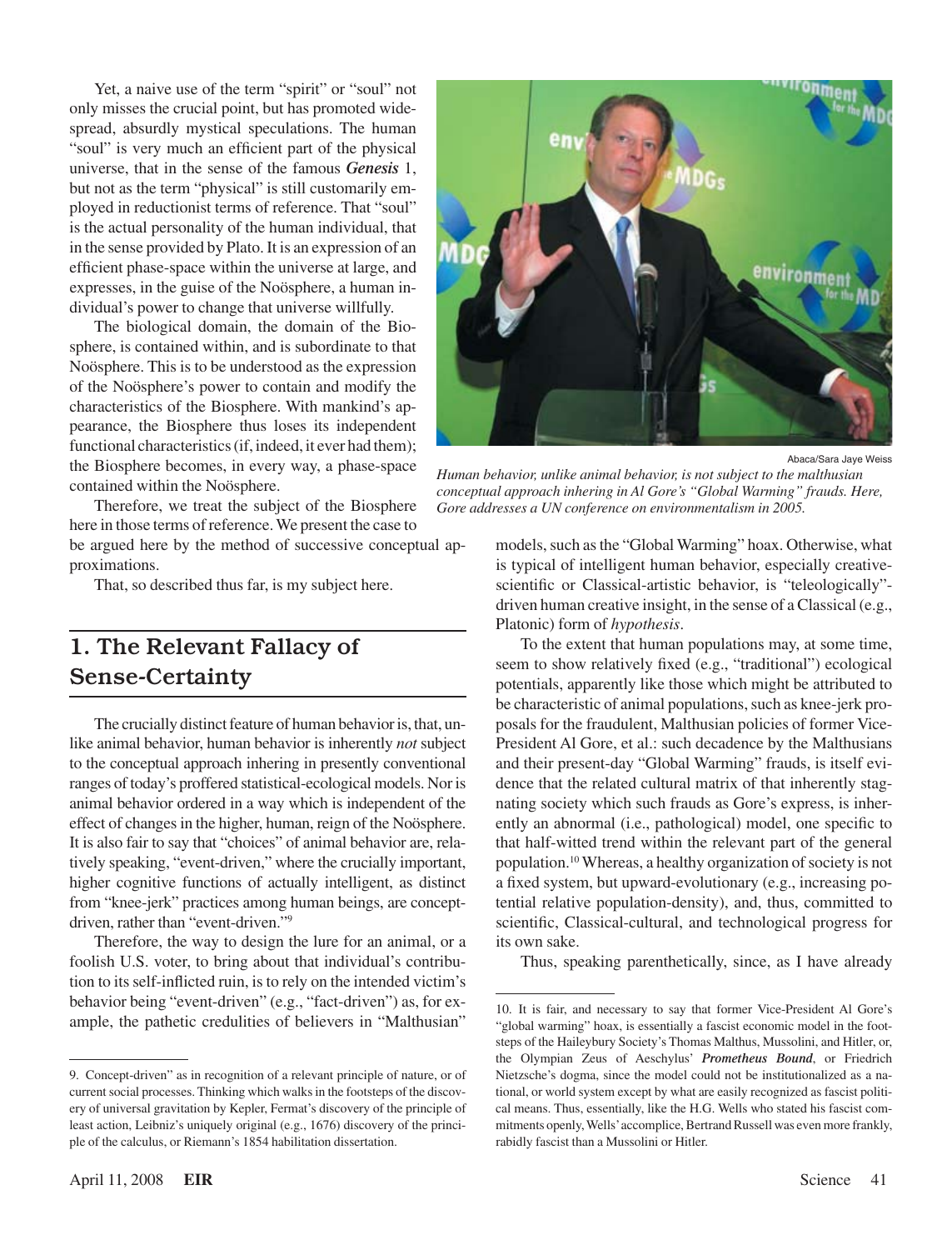emphasized here, the Biosphere is bounded systemically by the Noösphere, the crafting of the environment through the evolution of the Noösphere, shapes the selected course of regulating both the external boundaries and internal development of the Biosphere (defines the changes in rules). This functions to the effect *that the dynamic "forces of evolution" within the Biosphere, are not independent of the Noösphere; but, are themselves shaped by the development in the Noösphere.*<sup>11</sup> Thus, it is essentially an error to attempt to develop a simply biological model for the Biosphere as such, even a truly dynamic one: thus making the error of assuming that the higher, controlling force of the Noösphere were not the increasingly significant source of the conditions to which the evolutionary (Riemannian) dynamic of the physical geometry of the Biosphere is subject.

For example, consider some relevant history:

#### **The Decadent Olympian Model**

In the history of the ancient through modern cultures gathered around the Mediterranean Sea, the culture of typical cases of stagnating, or degenerating societies, is typified by the model depicted by the "zero

growth" policy expressed by the character of the Olympian Zeus, of Aeschylus' *Prometheus Bound*. Under Zeus' inhuman, tyrannical policy of zero-technological growth, the ordinary people, like the helots of Lycurgus' Sparta, or the neo-Malthusian dupes of the U.S.A. and Europe since 1968, are forbidden access, if only ideologically, to the possibility of the gaining of knowledge of universal physical principles (e.g., "fire," nuclear-fission power, etc.). The effects of an implicitly neo-Malthusian cultural pathology of those who can be defined ideologically as "68ers" and their dupes of younger generations, are typified by the archetypical case of Aeschylus' account of the evil of the Olympian Zeus, an Olympus which is a model case which becomes, thus, key for understanding both the characteristic systemic-cultural problems and the origins of these problems which have been the continuing threats to civilization from within modern trans-Atlantic culture itself.

For example, in the so-called "code" of the Emperor Diocletian, who crafted the political system from which the Byzantine Empire emerged, the rich and powerful lusted and reveled, while the mass of the thus degraded population knelt, and accepted a quasi-"Malthusian" social system of what was virtually "zero technological growth." This set the pattern for serfdom, or worse, as a system. This affected the development



*Prometheus is punished by Zeus, for the "crime" of providing mankind with knowledge of universal physical principles, in violation of the Olympian "zero-growth" policy.*

of the organized behavior of that society as a system. That, in turn, generated an effect, which, in turn, made the factually obvious, implicit rules for dynamic "channeling" of the *selfevolution* of the Biosphere in that phase of the planet's life.

This model of Diocletian and his successors, was a variant of the Delphic model of Lycurgus'Sparta. It had been, and remained a variant of what was known as the "oligarchical model," a Delphic model which had been temporarily defeated by Alexander the Great, but was to be established, under the hegemony of the murdered Alexander's Ptolemaic successors, up into what was to emerge later as the rise of the process leading into the process of formation of what was on the way to becoming the Roman Empire from about  $200$  B.C.,<sup>12</sup> and would be continued, in principle, in Europe and adjoining regions of west Asia under the Byzantine system, and under the still worse, successor system under the hegemony of the Venetian financier-oligarchy and its instrument the Crusading Norman chivalry.<sup>13</sup>

<sup>11.</sup> Compare the case of the displacement of marsupials by arriving mammals, as the Australian "historical" model attests. While kangaroos, for example, may persist, most of the marsupials are replaced, niche by niche, by placental types which caricature the marsupial types. Leaving such oddities as the Platypus and a certain well-known, large-pouched publisher lingering as leftovers from the set of egg-laying species.

<sup>12.</sup> The deaths of the celebrated correspondents Eratosthenes and Archimedes, marked the onset of a clearly marked decline in European culture in the period beginning the Roman victory in the Second Punic War.

<sup>13.</sup> It is notably relevant, that the ancient Greek model of later European imperialist designs, isto be seen, to modern times, at the existing site of the Delphic cult of Apollo-Dionysos. Arrayed around the site of the temple itself, there are "chapels" representing the treasuries of ancient Grecian cities. Following the path downhill to the relevant nearby port location, we recognize the ancient Delphic model for not only the Lombard League of European "New Dark Age" notoriety, but the presently posed renewal of a proposed world empire of city-state usury proposed by those who, today, demand the form of globalization proposed by such creatures as that self-proclaimed, Forty-Billion-Dollar fossil, New York Mayor Bloomberg.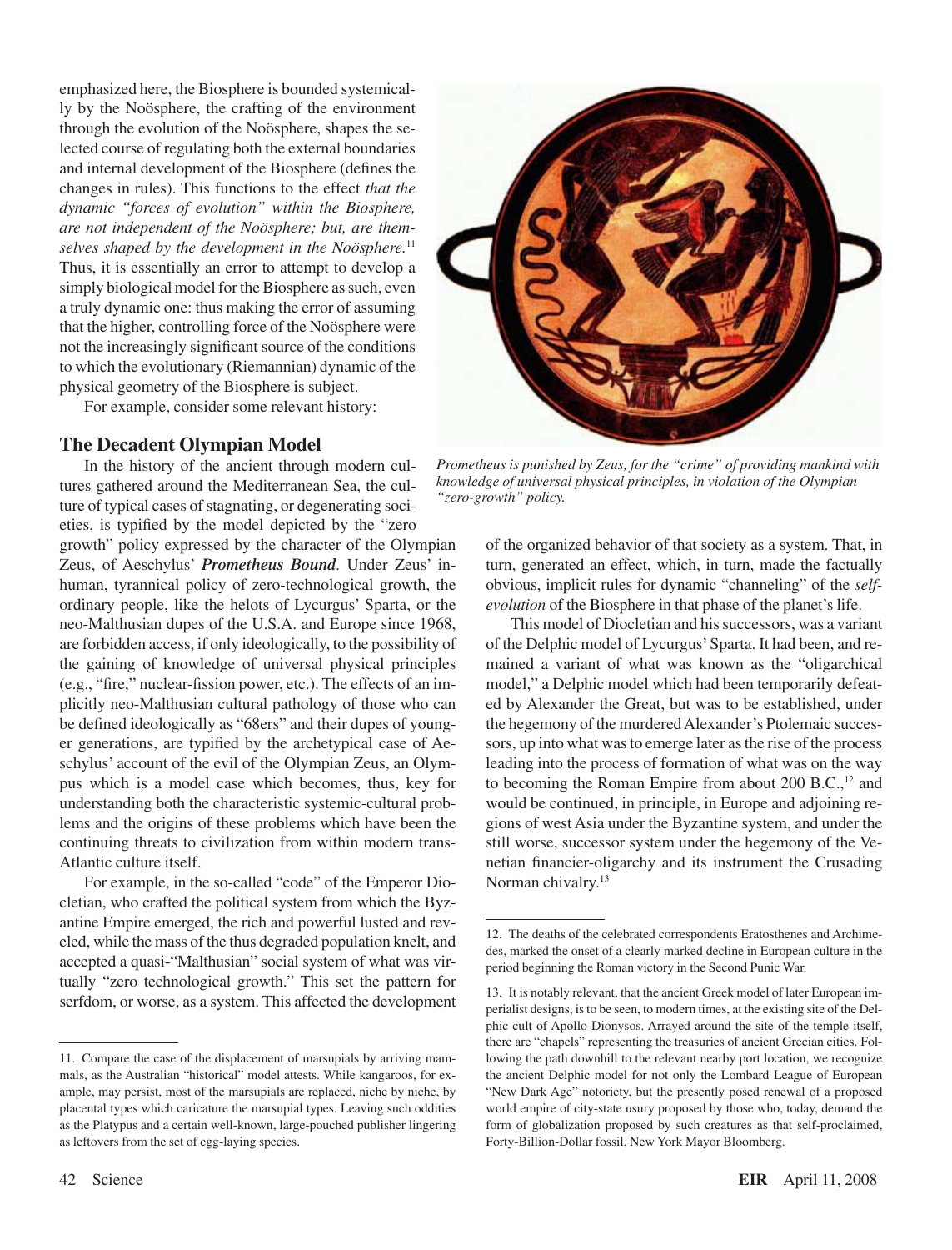The principal exception to that oppression, is to be seen during the reign of Charlemagne; the death of Charlemagne opened the way for the hegemony of the system of domination by (temporarily) a decadent Byzantium, and, then, later, the imperial Venetian financier-oligarchy with its chronically crusading Norman instruments.

Looking more deeply into these chronic problems of the presently continuing European form of the oligarchical model, the pro-oligarchical model of most of the reigning local governments centered on the Mediterranean, most of the time, we have the following notable points of relevant emphasis bearing on the external conditions affecting the evolution of the human parameters of the Biosphere itself.



*Actual science developed out of the practice of ancient celestial navigation, as the apparent motion of the stars provided ocean-voyagers with the only possible method of determining their own location. Shown is an Egyptian ship depicted in the Tomb of Menna (c. 1422- 1411 B.C.).*

#### **Celestial Navigation**

What became known as European culture was rooted in a widespread maritime culture dated from deep within the last great age of glaciation, so far, in the northern Hemisphere. The leading cultures emerging in the historical Mediterranean from that time, were maritime cultures, cultures whose more or less remote ancestors had (apparently seasonally) migrated across very long distances, and did so continuously over many thousands of years. The practice of navigating by study of the differentiated pattern shown by the Sun, Moon, Planets and Stars, sailing by the stars, has been the obvious root of the proper use of the term "universal," the only valid meaning of "science," especially as this term is to be applied to physical science, especially as this was defined for modern times by the manifold role of Cardinal Nicholas of Cusa in launching the modern history of European civilization with the Fifteenth-Century Renaissance, and with the prompting by Cusa's testament, of Christopher Columbus' famous first trans-Atlantic voyage of discovery.14

Much of the experience from that long period of glaciation and the earlier portions of its aftermath, remainsto be defined. Yet, it remains increasingly clear, that the great floods and ancient rivers flowing from the melting of the glaciation correspond to a period, since about 17,000 B.C., since which the levels of the oceans had risen, by about 2000 B.C., by about 400 feet. However, what is clear about the outcome of this change, is the still visible evidence, today, of the role of oceanic maritime cultures in colonizing areas often fortified against the populations of the nearby interior. To be brief, here, this led into a period, during the Seventh Century B.C., when the Etruscans, Ionians, and Egypt (e.g., Cyrenaica) became allies against the tyranny of Tyre. This development, based chiefly on a renaissance in Egypt of that time, defined the process of synthesis which formed the root of European maritime culture, and the subsequent development of European civilization.

The crucially relevant point on which I am focussed in these references to such historical matters here, is that it was the trans-oceanic maritime cultures, the cultures reflected in the great discoveries of Johannes Kepler, which had discovered the secrets of celestial navigation; but, these cultures had tended to degenerate into a form of oligarchical rule over the strains of human population from inland regions.

There were, in fact, two principal strains of oligarchical culture affecting the Mediterranean from historical times. One, emphatically land-based, and principally a reflection of emerging cultures of the Asian interior, and the other, the Mediterranean-centered maritime culture. During the interval following the Peloponnesian War, during the adolescent and adult life of Alexander the Great, the two systems of oligarchical rule, the Mediterranean and Asian, were fused to form what has been the generic form of the European cultural oligarchical model of medieval and modern times, that typified by the financier-oligarchical rule of the British Empire of today.

Thus, with the late Sixteenth, and Seventeenth-Century triumph of the new Venice faction of Paolo Sarpi and his followers over the pro-Aristotelean old-Venice faction, the defeat of the continental European powers in the wars of France's Louis XIV, through the February 1763 Peace of Paris, brought

<sup>14.</sup> It was Nicholas of Cusa's proposal for trans-oceanic development of contacts of Europe across the Atlantic and into the Indian Oceans, which explicitly guided Christopher Columbus's scientific knowledge of the feasibility of crossing the Atlantic. Columbus acquired this knowledge through a reading of the testament of Cusa, which was lodged with the executor of Cusa's testament resident in Portugal at that time. Approximately two decades later, Columbus succeeded in fulfilling that intended design by Cusa.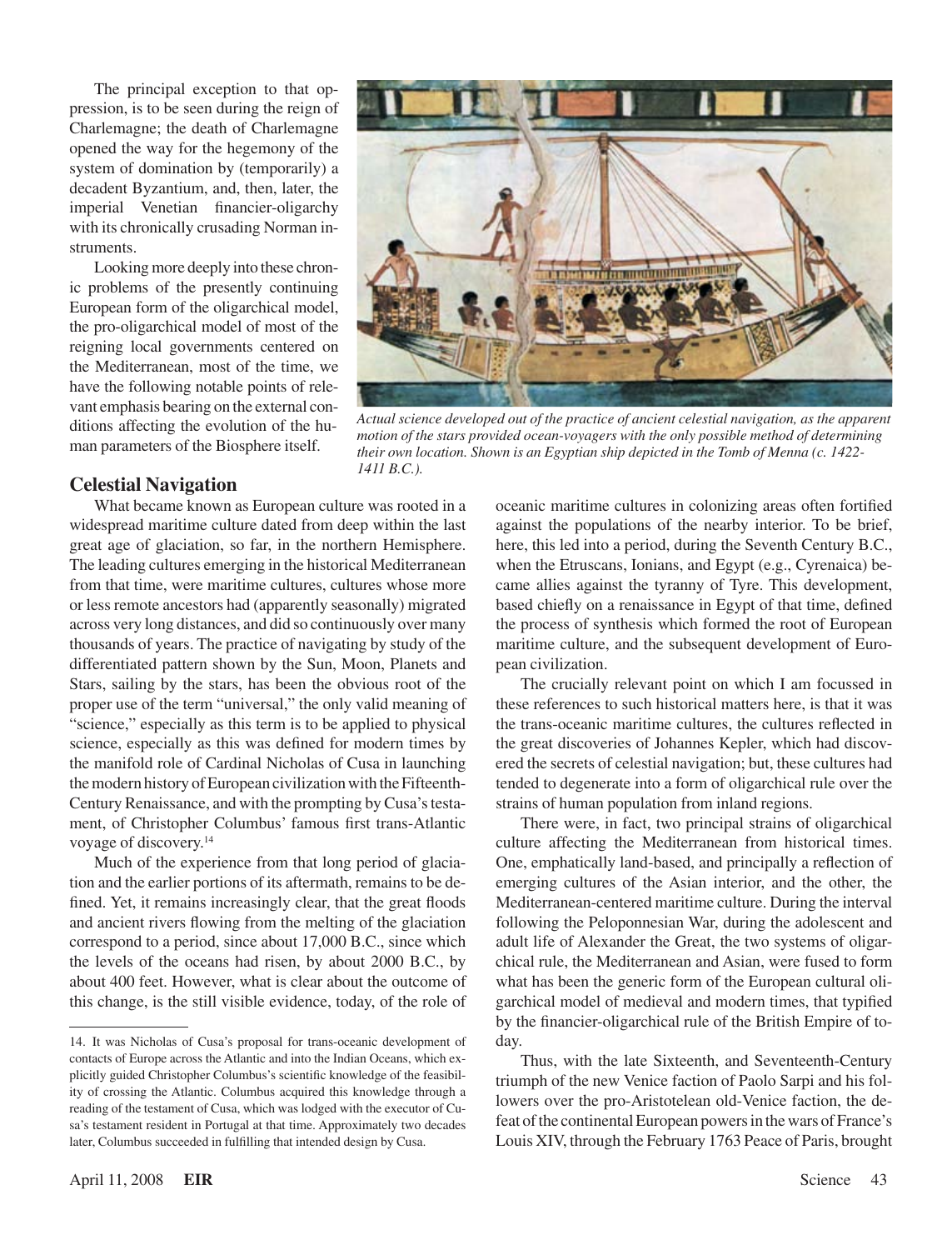about the emergence of the Anglo-Dutch Liberal faction of Paolo Sarpi's heritage, as the hegemonic, oligarchical form of imperial maritime culture, chiefly Anglo-Dutch Liberal financier-imperialism, of Europe and most of the world beyond, during most of the time since that point. The emergence of the U.S. Federal republic as seen in admiration for U.S. President Franklin D. Roosevelt, from among many nations, is what is to be seen as having been the principal design for a successful challenge to Anglo-Dutch global imperialism since that time, to the present date.

#### **The Ontological Infinitesimal**

For the subject of this present report, which is essentially a matter of physical science, more than politics otherwise, the relevant pro-Classical argument can be fruitfully selected and adopted from the treatment of that kind of distinction between "naturally" and socially generated catastrophes, as proffered by Plato in his *Timaeus*. For the purpose of this present discussion, I focus attention on the effect of catastrophesinduced by a failure of a society to progressin ways which, at the least, overcome the attrition inherent in any, scientifically, "zero technological growth" system, that through the qualitative advances in the scientific-technological practice on which the society's resistance to decadence always depends.

Since the developments typified in the content of the revolutionary work of Vernadsky and Einstein through, approximately, the time of their deaths during, and in the aftermath of several years during and following the 1939-1945 "World War,"<sup>15</sup> we are properly obliged to recognize the subject-matter of "physical universe" as being represented by three distinct, but nonetheless inseparable qualities of phase-spaces: 1.) The "ordinary" abiotic, 2.) The Biosphere, and 3.) The Noösphere. Following the line of work by Academician V.I. Vernadsky, the principled physical distinctions among these phase-spaces are to be located systemically (experimentally) in their common domain, that of the practice of physical chemistry in the footsteps of those such as Louis Pasteur, D.I. Mendeleyev, William Draper Harkins and Vernadsky.16 However, the three identified phase-spaces are also interacting, and evolving *dynamically* as a set: the one shaping the conditions which shape the evolving existence of the other.

The method by which these phase-spaces are to be distin-

15. Vernadsky died in January 1945, Einstein in April 1955.

16. And also, implicitly, in that work of Max Planck which was so viciously attacked by the German and Austrian followers of the radical reductionist Ernst Mach, during the period of the 1914-1917 warfare.

### Einstein on Kepler

*Here are excerpts from an essay by Einstein, in commemoration of the 300th anniversary of Kepler's death. It appeared in the* Frankfurter Zeitung *on Nov. 9, 1930.*

In anxious and uncertain times like ours, when it is difficult to find pleasure in humanity and the course of human affairs, it is particularly consoling to think of the serene greatness of a Kepler. Kepler lived in an age in which the reign of law in nature was by no means an accepted certainty. How great must hisfaith in a uniform law have been, to have given him the strength to devote ten years of hard and patient work to the empirical investigation of the movement of the planets and the mathematical laws of that movement, entirely on his own, supported by no one and understood by very few!...

One can never see where a planet really is at any given moment, but only in what direction it can be seen just then from the Earth, which is itself moving in an unknown manner around the Sun. The difficulties thus seemed practically unsurmountable.

Kepler had to discover a way of bringing order into this chaos.



*Max Planck gives a medal to Albert Einstein in Berlin, June 28, 1929.*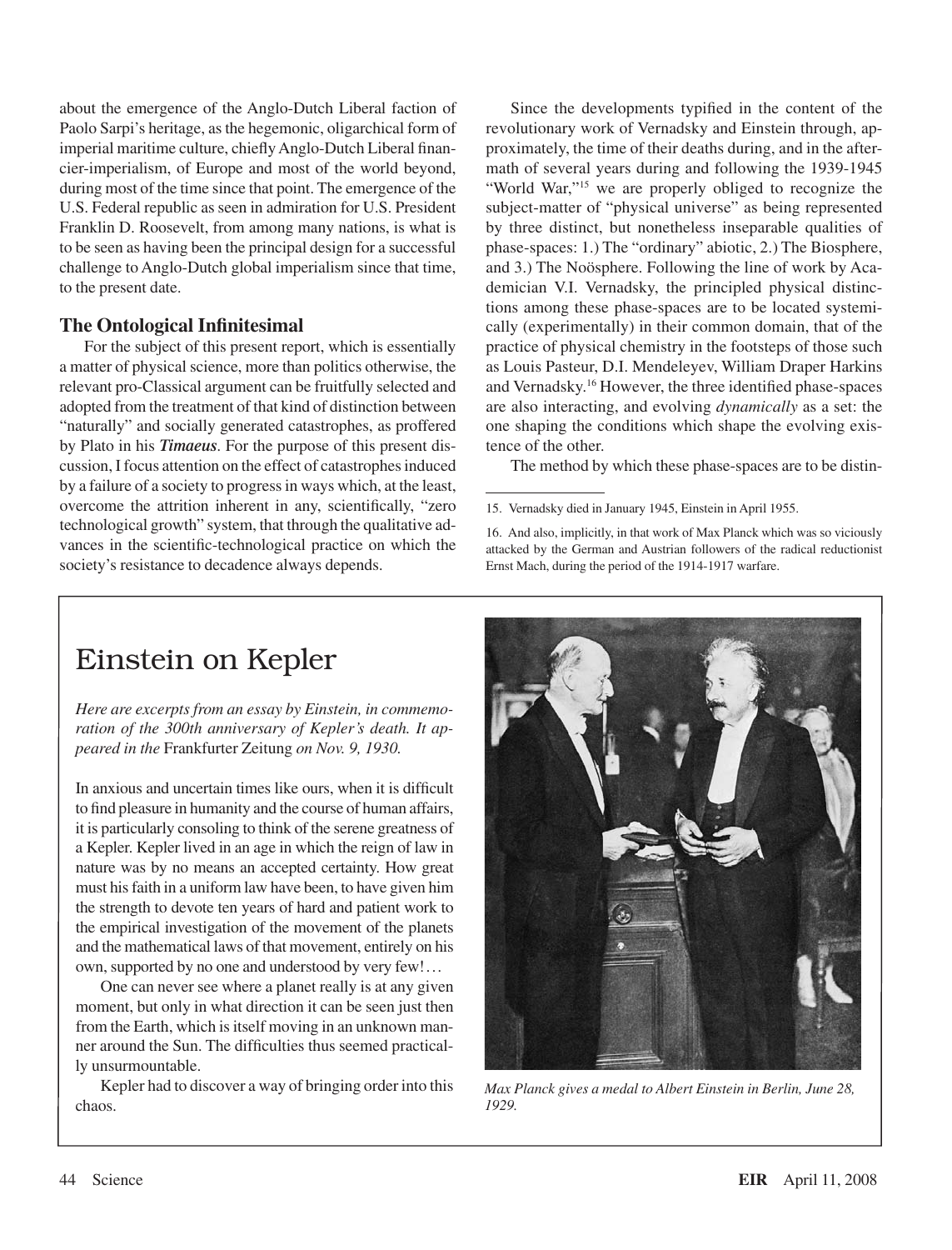guished, is, essentially, that method of modern European science which is subsumed by the legacies of Nicholas of Cusa and Johannes Kepler. In this method, the notion of the existence of universal physical principles as defined by the common features of the method of Cusa, Johannes Kepler, Fermat, Leibniz, Riemann, et al., is only conditional, but nonetheless crucial. That distinction which I have defined in sundry locations as the principle of the *ontologically infinitesimal* character of the infinitesimal of the Leibniz calculus,<sup>17</sup> provides a model definition of all true universal physical principles, principles such as Kepler's uniquely original discovery of universal gravitation, and Albert Einstein's related emphasis on an unbounded, but finite universe of universal physical principles.

All valid universal principles are expressed in detail, as Kepler defined the principle of gravitation, in the form of their characteristic experimental expression as "ontologically infinitesimal."

The appearance of this discovery of what became known later as Leibniz's principle of the "ontologically infinitesimal," by Cusa, also marks the moment of birth of modern science as modern science, including the science which must be employed to define the principles of the subsumed Biosphere and abiotic domains.

That discovery, as presented by Cusa, marks the rebirth of the same principle implicit in the work of the Pythagoreans and Plato. Cusa, recognizing a systemic error in Archimedes' quadrature of the circle and parabola,18 first presented the principle of the *comma,* from ancient *Sphaerics*, into the practice of modern European civilization. This notion by Cusa was the foundation of competent development of modern science, as from the discovery of the principle of gravitation by Kepler, the notion of a principle of least action associated with a discovery by Fermat, and the first development of a calculus, by Leibniz, based on the notion of the *ontologically infinitesimal* expression of universal physical principles, as those are rightly premised on the previously stated principle of Kepler for this purpose.

Briefly consider the crucial historical implications of the immediately foregoing statements.

For example: the essential experimental basis for Ein-

### Kepler on Aristotle's Sabotage of Astronomy

*Johannes Kepler (1571-1630) refuted Aristotle's geocentric cosmology, and charged that Aristotle held science back for nearly two millennia, until the advent of Copernicus, by rejecting the Pythagorean idea that the Earth moves in an orbit around the Sun ("the fire"). Kepler's full document was published in* 21st Century Science & Technology*, Winter 2001-02, in a translation by George Gregory. Here are excerpts.*

[The Pythagoreans] spoke in a veiled way; by fire they understood the Sun, and I agree with them, that the Sun is in the center of the world, and never moves away from this place, and that, on the other hand, the Earth moves once in one year around the Sun, that is, it revolves around the center position of the world, as otherwise also five other wandering stars [that is, the planets]....

[Aristarchus of Samos(310-ca. 230 B.C.) was accused of blasphemy and threatened with death for endorsing a heliocentric system.] On account of this fear, and on ac-



*Johannes Kepler, the founder of universal modern physical science.*

position to it. For it is entirely uncertain, and not conceded by me, that the Earth is in the middle of the world; and were it so, it would be so indeed on account of nature, but in the same way that all things are on account of nature. But one is not satisfied to know that things are according to nature, but one asks why they are that way and notsome other way, and what means nature used to bring this about....

count of the reputation of Aristotle, who rejected this teaching (although he did not yet fully understand it), this teaching was suppressed, and particularly because it was difficult to understand, it was nearly forgotten for 1,800 years....

I am aslittle satisfied with Aristotle, when he thinks it is sufficient to have asked why the Earth remains at the center of the world, and to answer, that nature assigned this

<sup>17.</sup> In defiance of the common, empiricist Sophistry of de Moivre, D'Alembert, Leonhard Euler, Joseph Lagrange, Laplace, Cauchy, Clausius, Grassmann, et al.

<sup>18.</sup> I.e., Cusa's exposure of the systemic error in Archimedes' quadrature of the circle.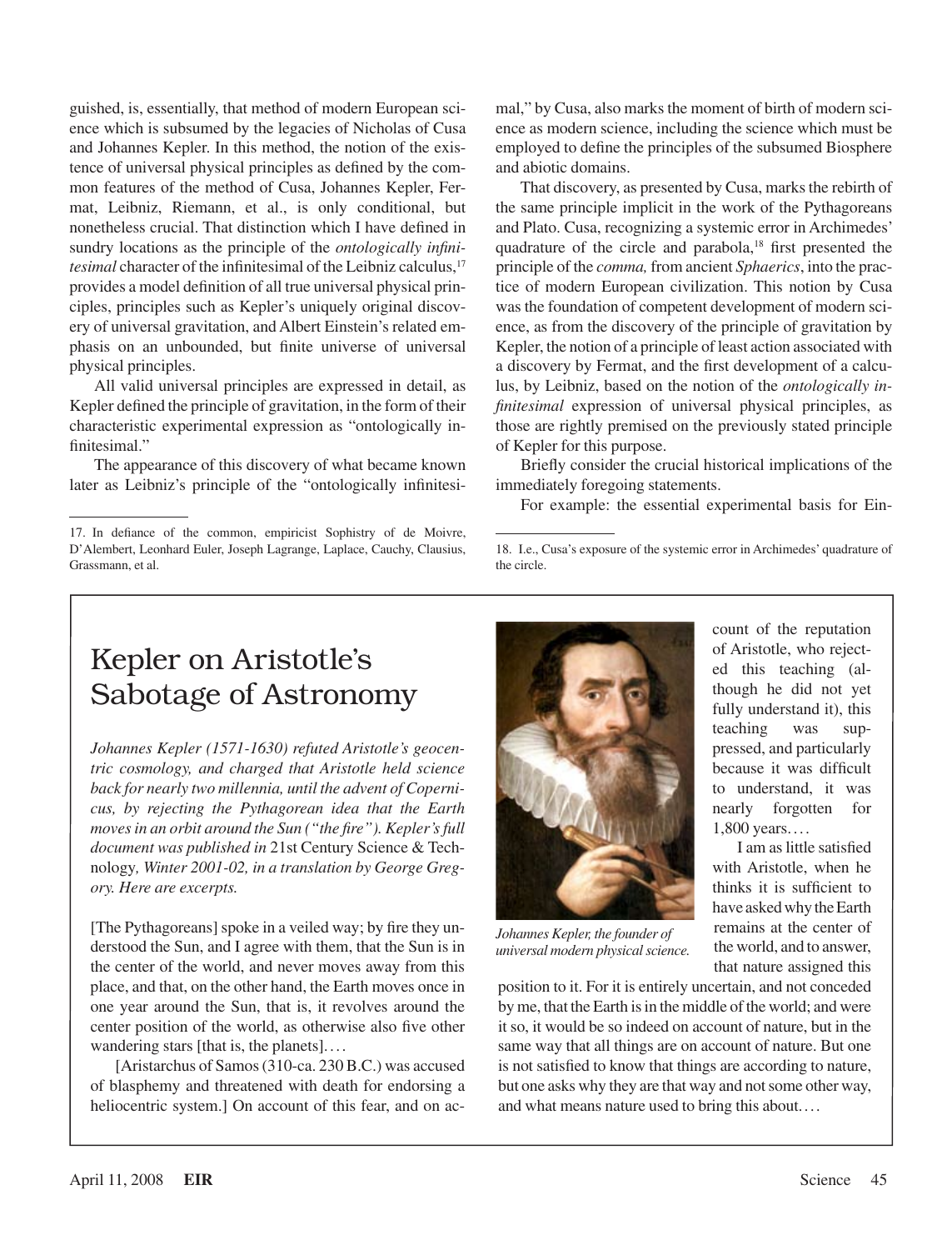stein's celebrated insistence that the universe as a whole is *conceptually finite*, has ancient roots traced implicitly to times prior to the practice of *Sphaerics* by the Pythagoreans:

*Sphaerics*, as a legacy of very ancient practice of celestial navigation, as with the maritime cultures existing under the conditions of widespread glaciation, toward which the planet is threatened, again, over the long haul ahead, is obviously the relic of seasonal and otherwise repeated celestial navigation over distances as long as thousands of miles; only under those conditions could mankind have discovered the qualitative changes, as distinct from, and opposed to the conception of apparent simple (cyclical) repetition, a discovery which were necessary for the discovery of a reigning principle of qualitative, progressive change in the composition of the navigator's and calendar-builder's celestial array.19 Astrophysics was, necessarily, the beginning of actually scientific knowledge—of the notion of the actually universal, and, thus, of the *Sphaerics* which the Pythagoreans and others adopted from Egypt-Cyrenaica. That typifies the deep roots of humanity's acquisition of *that quality of universal knowledge which is the only practice worthy of the name of science*.

Since the ancient Classical Greeks, as these are typified efficiently by the Pythagoreans and Plato, the modern European standard for the definition of science was set by Nicholas of Cusa, that done in a series of his works typified by his *De Docta Ignorantia*. A competent form of universal modern science was established by the crucial discoveries of principle developed by Cusa's avowed follower Johannes Kepler. As Einstein emphasized on this same account, modern physical science in its full span, is lodged under the developed form of the work of Bernhard Riemann, but is rooted as a body of physical-scientific practice in the achievements of Kepler.It is with the argument by Einstein, that the concept of physical science was returned, full cycle, to that development of astronomy by ancient celestial navigators, as Bal Gangadhar Tilak emphasized in his review of a relevant selection of combined ancient and modern sources.<sup>20</sup>

The distinction to be made is between the naive view of science as a fallacy of composition in design of merely repeatable experiments, as in the hoax of Clausius, Grassmann, et al., and science as a discovery of patterns of progressive (i.e., *anti-entropic*, rather than merely cyclical) change of the conditions of experiment under the impact of the discovery of relevant, long-ranging, universal physical principles.

The latter view is forced upon competent observers today,

by the way in which relative potential population-density of the human species has been shaped, uniquely, for the human species: by the effects of willful progress of human practice to higher states of potential relative population-density, that through discovery and adoption of those higher principles of change which Aeschylus' Olympian Zeus forbade. *As I have already emphasized here, this development within the Noösphere reshapes the physical geometry of that Biosphere in ways which are to be seen as the effects of the changes which are effected in, and radiated from the higher realm of the Noösphere.*<sup>21</sup>

In the span of the known history of the known cultures centered on the Mediterranean, the kind of society which that Olympian Zeus's policy prescribed, is known to scholars as "the oligarchical model," under whose reign most people are reduced to the likeness of cattle by imposition of rules of nochange ("zero growth") which are reflected, typically, in Malthusian fads, and fascist political systems today. This oligarchical model has been the persisting origin of the degenerative crises, such as the present one, which mankind has experienced in known history.

#### **Riemann & the Principle of Hypothesis**

Thus, the implication of the revolutionary advance in physical science introduced by Bernhard Riemann, as first introduced in his 1854 habilitation dissertation, has led to the recognition that we must consider our universe as finite, that in the specific sense of being "finite but unbounded"—"self-bounded." This quality of finiteness, is expressed by mankind's expanding knowledge of sets of discovered universal physical principles, as each such principle is to be defined by the model of Kepler's discovery of gravitation.

A true universal principle is never itself an object of the senses, but is a principle which is shown, experimentally, as Kepler proved the case of gravitation in his *The New Astronomy* and the *Harmonies*, combined, as underlying (i.e., confining) the physical geometry of the relevant universal class of actions.

For that reason, the universe is known to be finite in the sense that any such universal physical principle is self-bounded (and therefore not externally bounded) as to relative magnitude "1," and that its local expression, as an efficiently acting universal physical principle, is therefore that of an ontologically infinitesimal quality of that action upon its subjects, as the work of Kepler's *Harmonies* shows. Thus, we have, contrary to the empiricists and positivists, Leibniz's derivation of the ontologically infinitesimal calculus from

<sup>19.</sup> Compare Philo of Alexandria's denunciation of the theology of Aristotle's method, and the echo of Philo's denunciation of Aristotle for astrophysics by Kepler. Note, as most notable, Kepler's exposure of the specifically Aristotelean fraud central to Claudius Ptolemy's fixed system.

<sup>20.</sup> I.e., *Orion, or Researches into the Antiquity of the Vedas* (1893) and *Arctic Home in the Vedas* (1903).

<sup>21.</sup> Consider the impact of what are largely "transuranic" istopes of specifically biological significance, a present line of development which echoes Vernadsky's impact on Russian geological science since the visit of Prince and later Czar Peter the Great to the site of the Freiberg academy (near Dresden).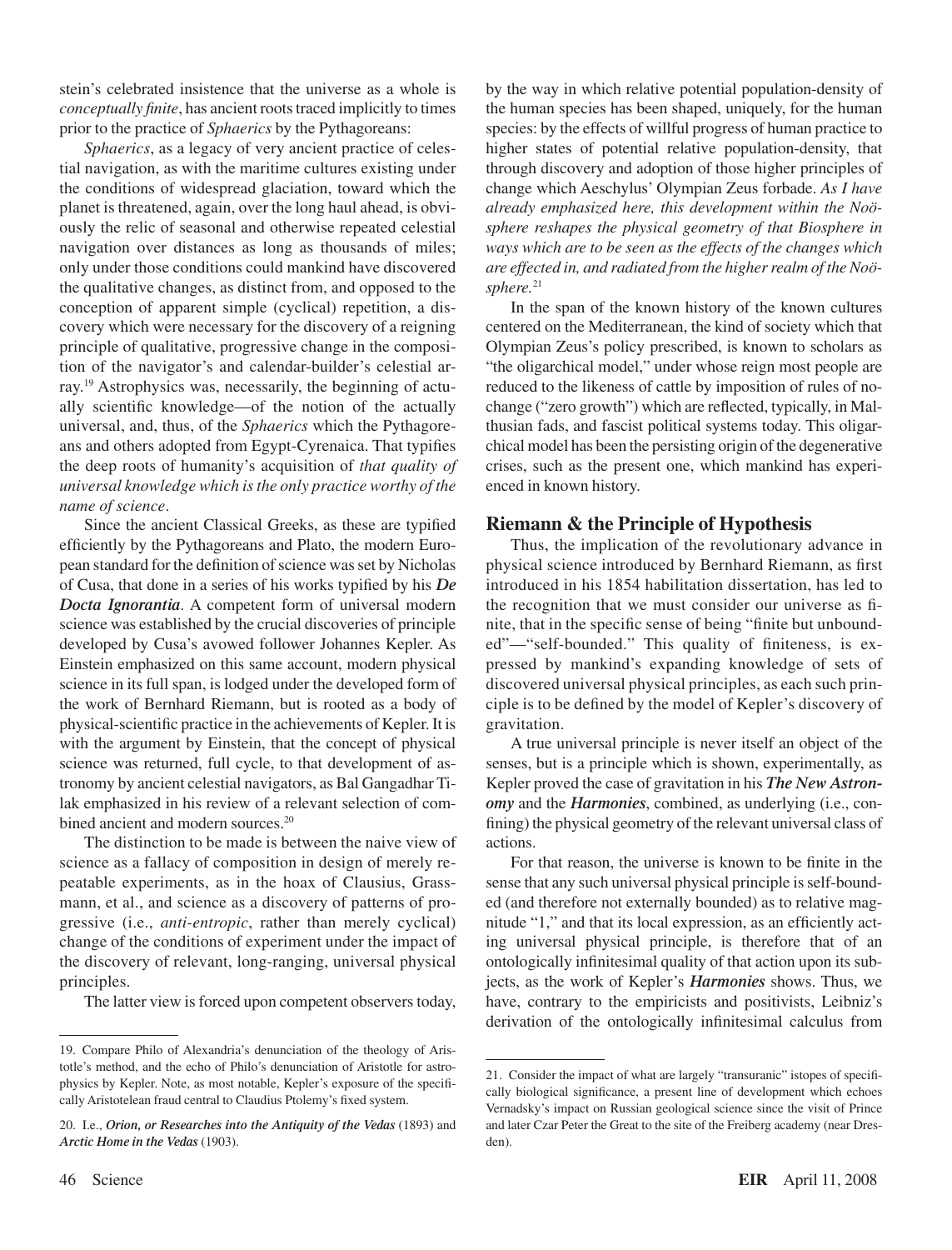Kepler's discovery of universal gravitation.<sup>22</sup>

Thus, since the time since the immediate post-World War II period, since the deaths of Vernadsky and Albert Einstein, evidence from the domains of physical chemistry has defined three clearly defined domains: First, and lowest, the abiotic domain; second, the Biosphere; and third, the subsuming power of the Noösphere. These domains are familiar to us by comparing the known patterns of growth of the latter two domains, the Biosphere and Noösphere, relative to the portion of the Earth's crust which is apparently not a product of physical-chemical changes done by living processes. Generally, the Biosphere and its residues are growing, in ratio to the mass of the crust, and the mass of the Noösphere (human activity and its specific products) relative to the Biosphere.

Vernadsky rooted these distinctions in methods of a Riemannian practice of physical chemistry. Those methods, with their suitable enrichment, should be considered the implied authority to which I refer in this report. <sup>23</sup>

The distinctions include the specifications, that: 1.) Without the principle of life, there is no development of the Biosphere within the Earth as a whole; 2.) Without human cognitive activity, there is nor further development of the Noösphere within the Biosphere. From the standpoint of physical chemistry, those distinctions signify the notion of man and woman as made in the likeness of the Creator, relative to the Biosphere.

Hence, the "teleological" feature of the universe so defined.Without a universal principle of life, there is no biology; without a universal principle of human creative reason, lacking in all lower forms of life, there is no Noösphere. Thus, the abiotic Solar system (and beyond) is necessary for the expression of life, and living creatures are a necessary precondition for expression of the distinctive quality of human life; but, the principle of the Noösphere subsumes all. We must think of these principles as universal physical principles in the same sense as Kepler's uniquely original discovery of universal gravitation, but as of the quality of a different such universal principle. All three principles, including gravitation, share the character of being immortal *as principles*.

#### **"Sense-Uncertainty"**

The root of the functional quality of mental disease called reductionism, is the notion of "sense-certainty": that is to say, the notion that we are obliged to accept certain fancifully false notions of space, matter, and time, such as definitions, axioms, and postulates, without further investigation, this on the premise that this represents acceptance, *a-priori*, of the stubbornly persisting evidence of our sense-perceptual apparatus as such. This systemic error is met in ancient through modern European traditions as the basis for that variety of Sophist method associated, successively, with the doctrine of Aristotle, as this variety of Sophism is echoed by the followers of Aristotle in the celebrated *Euclid's Elements*. 24

We do not know the actual time and place of the crucial breaking-point in mankind's experience, at which actual science displaced the pathetic worship of "sense-certainty." We do yet know that what is to be rightly seen as the history of science today, which can be identified as emerging in the time and place in the history of man's discovery of astrophysics, whatever were exactly that time; it became, thus, apparent to ancient masters of celestial navigation who recognized that the starry skies above did not represent a simple system of repetitive cycles, but expressed the existence of a universe in endless qualitative development, from relatively simpler to more complex, higher-order (anti-entropic development of) systems of the universe as a whole. This fact has been made clear to those among us who actually think according to that

<sup>22.</sup> As in the authentic discovery of a quantum principle by Max Planck (the adversary of the Machian positivist ideologues) later, Kepler's discovery of the organization of the system of gravitation of the Solar system, depended upon rejecting a purely visual (sense-perceptual) notion of the organization of the Solarsystem, by making the ontologically paradoxical juxtaposition of the notion of visual and aural sense-perception ("sight" and "sound"). There is no "empty space" in the organization of nature in the very small or very large. The hysteria exhibited, in defense of a childish blind faith in sense-certainty, by what were otherwise leading scientists, on the subject of the indispensable role of harmonics in defining universal gravitation, has continued to be a crucial, leading barrier to the progress in physical science today. The wild attack on Max Planck by the German and Austro-Hungarian dupes of Ernst Mach and Bertrand Russell, during and following World War I, should be compared with the common, and usually wildly lying hysteria against Kepler on the same account of "sense-certainty." In both cases, Kepler and Planck, the crucial issue is ontological: the refusal of the opponents to realize that the human sense-readings are merely the reactions of instruments which present us what are, so to speak, the mere shadows of reality: this to such effect that the paradoxical evidence of sight and sound, rather than the evidence of one alone, must be treated as, for example, Kepler did in defining the harmonics of gravitation itself, and Planck in his great discovery.

<sup>23.</sup> The argument, by Vernadsky, to which I referred in my "Vernadsky & Dirichlet's Principle," op. cit.

<sup>24.</sup> Essentially, the main body of content of the *Elements* is in the form of systemic reification of hypotheses and theorems which had been defined earlier by, notably, the circles of the Pythagoreans and Plato. As the relevant principle was most famously clarified by Archytas' purely constructive demonstration of the duplication of the cube, Classical Greek physical science, as in the Egyptian-Pythagorean *Sphaerics* echoed in the work of Thales and Heracleitus. The characteristic of that Classical physical science of the Pythagoreans and Plato, was the same notion of underlying physical principles as expressed essentially by the experimental methods associated with the concept of the same ontologically infinitesimal represented by Kepler's discovery of the harmonic, rather than naive visual-space-like basis for a measurable value of organization of the Solar system. Our various specific sensory powers are of the quality of instrumentation of our experience, presenting our minds with what are the shadows which reality prompts as perceived sensations. The contrast of two opposing qualities of perception, such as vision and hearing, was indispensable for Kepler's discovery of the quantifiable principle of gravitation. However, although this principle of anti-Euclidean geometry was already clear to such predecessors of Riemann as the great Eighteenth-Century mathematician Abraham Kästner (and, actually, if secretly, Carl Gauss), it was not until Bernhard Riemann's explicit expulsion of all reductionist method from physical science, that the problem had been placed in clear focus for modern science.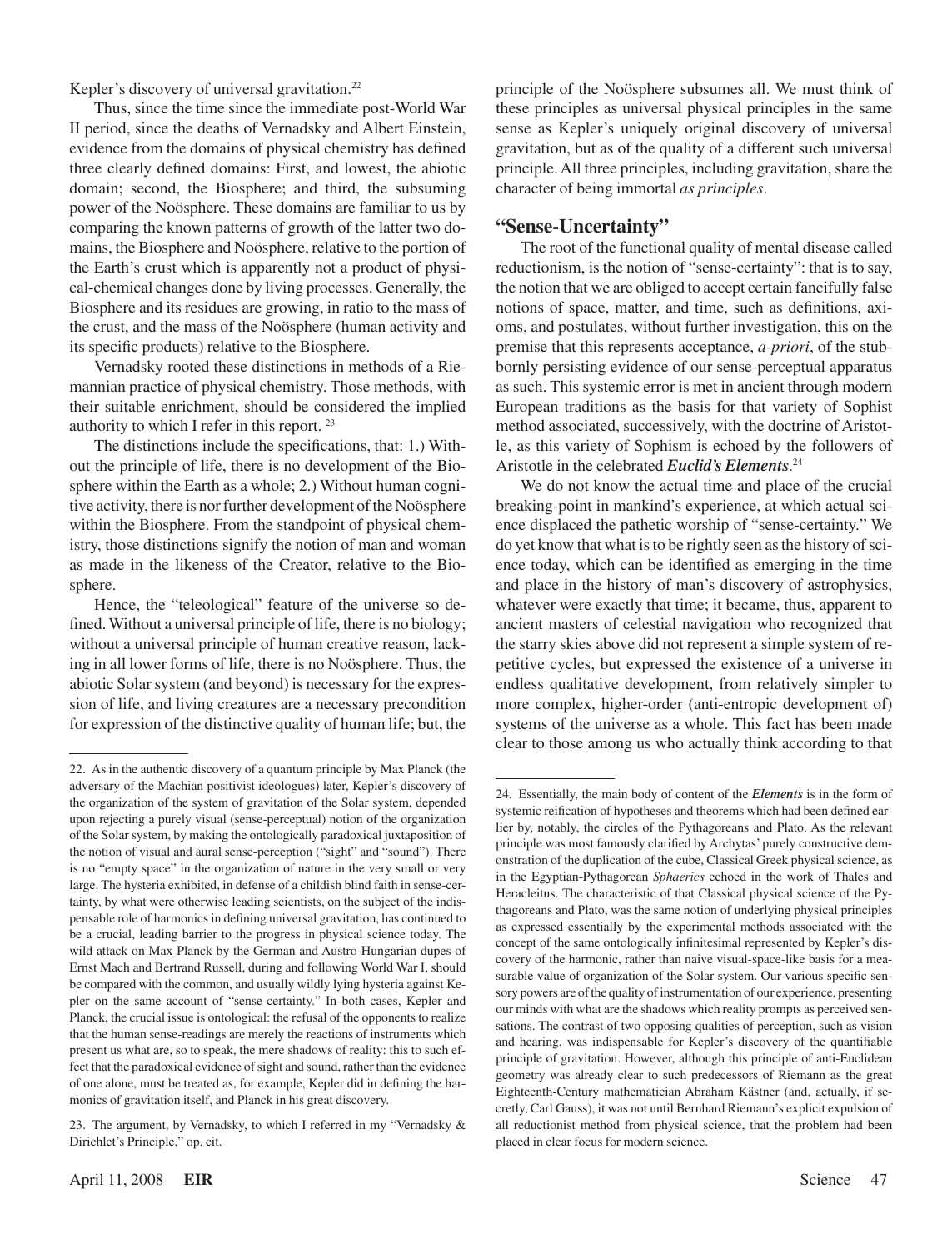realization of the implications of Bernhard Riemann's fundamental revolution in physical science, a realization which is best represented today by the fundamentals of the work of Academician V.I. Vernadsky and Albert Einstein. Thus, no longer can science be considered competent, if it proceeds on assumptions based on interpretation of experience of what is esteemed as being contained within the abiotic. Competent science always looks from the top of the evolution of the changes within the universe, to the lower qualities of its organization. Competent science today is premised on Einstein's conception of a Riemannian universe of Kepler and Kepler's precedents, proceeding always from the foundation of science found only in those cognitive powers of the individual human mind whose typical achievements are sampled in the Riemannian universe, as that has been defined in exemplary fashion by Vernadsky and Einstein.

The great curse of prevalent modern science dogma, is that it is essentially empiricist, or, in its far more degenerate expressions as either positivism, or, even worse, existentialism.

Thus, competent science today proceeds from the origin expressed by the specifically creative powers of the human individual mind. Science must define itself as our knowledge of the universe as the progress of man's power to control, and to develop his universe; this shows us what the universe demands of us, and what it will tolerate from us as the practice, expressed through man's power in and over that universe, as that power is increased in such expressed terms as systemic increase of the potential relative population-density of the human species.

### 2. Anti-Entropy: The Principle of Creation

Thus, the secret of our universe is, that only beasts, or bestialized human beings, such as, in the worst cases, Malthusians like former U.S. Vice-President Al Gore, fail to recognize that, among all living species, mankind, and only mankind, is creative by its true, willful nature. For the competent human individual, there is no law of "entropy" in this universe, but only the misleading appearances represented as effects of a cultivated habit of stupidity, or worse, among some unfortunate people, sometimes very many people. For that faulty habit, do not blame humanity indifferently; blame some relevant people, including those wretched Sophists, such as those of the legendary press which were responsible for the policy behind the minting of that*New York Times* style book which has ripped the true Pythagorean *comma* of human creativity from its pages.

The crucial theme here can be summed up in a single statement, thus: *The universe, viewed, properly, top-down, is the habitat of the reign of the Noösphere!*



*Strelka (left) and Belka, Soviet dogs who orbited the Earth in 1960—the first animals to survive orbital flight. LaRouche agrees with Soviet space scientists of that time, that dogs are more intelligent than chimpanzees. But there's something essential here that Al Gore fails to grasp.*

#### **Dogs, Apes & Humans**

Those who recall the U.S.A. vs. Soviet rivalry in "the space-race" of the 1950s and 1960s, may also recall a debate, whether dogs were more intelligent than chimpanzees (the Soviet policy). Frankly, dogs won that contest. The crucial fact of the matter, is that dogs have a better potential for *relevant* qualities of seemingly *human-like intelligence* than *adult* chimpanzees. (Any dog-lover also familiar with the traits of the adult chimpanzee, can be attracted to this fact.) To settle the issue, it were sufficient to consider a candid debate of this matter, between a trainer responsible for managing adult male chimpanzees, and the proud and insightful human companion of a pet dog.

Let us seem to cheat just a bit, but that only for a pedagogical purpose. Let us compare adult pet male chimpanzees with adult dogs raised as household pets. We really are not cheating in doing this. When we compare the behavior of animal species, we must consider the relevant qualities for humanity of the adult representative of the species, as by comparing adult male chimpanzees who had been pets as "children," with the adult development of the household puppy when it has become an adult.

Actually, contrary to the opinion of some children and adults, a dog does *not* develop actually *human* intelligence; the pet dog acquires what might be described as an "echo" of human intelligence.<sup>25</sup> Here, the dog out-classes the chimpan-

<sup>25.</sup> My wife and I have "owned" a number of dogs: several Irish Setters, two Great Pyrenees, and one West Highland White Terrier. There are "breed" characteristics, but there are also developed "personalities," which are manifest as expressed "insight" specific to the dog and to the household into which it is assimilated while a puppy.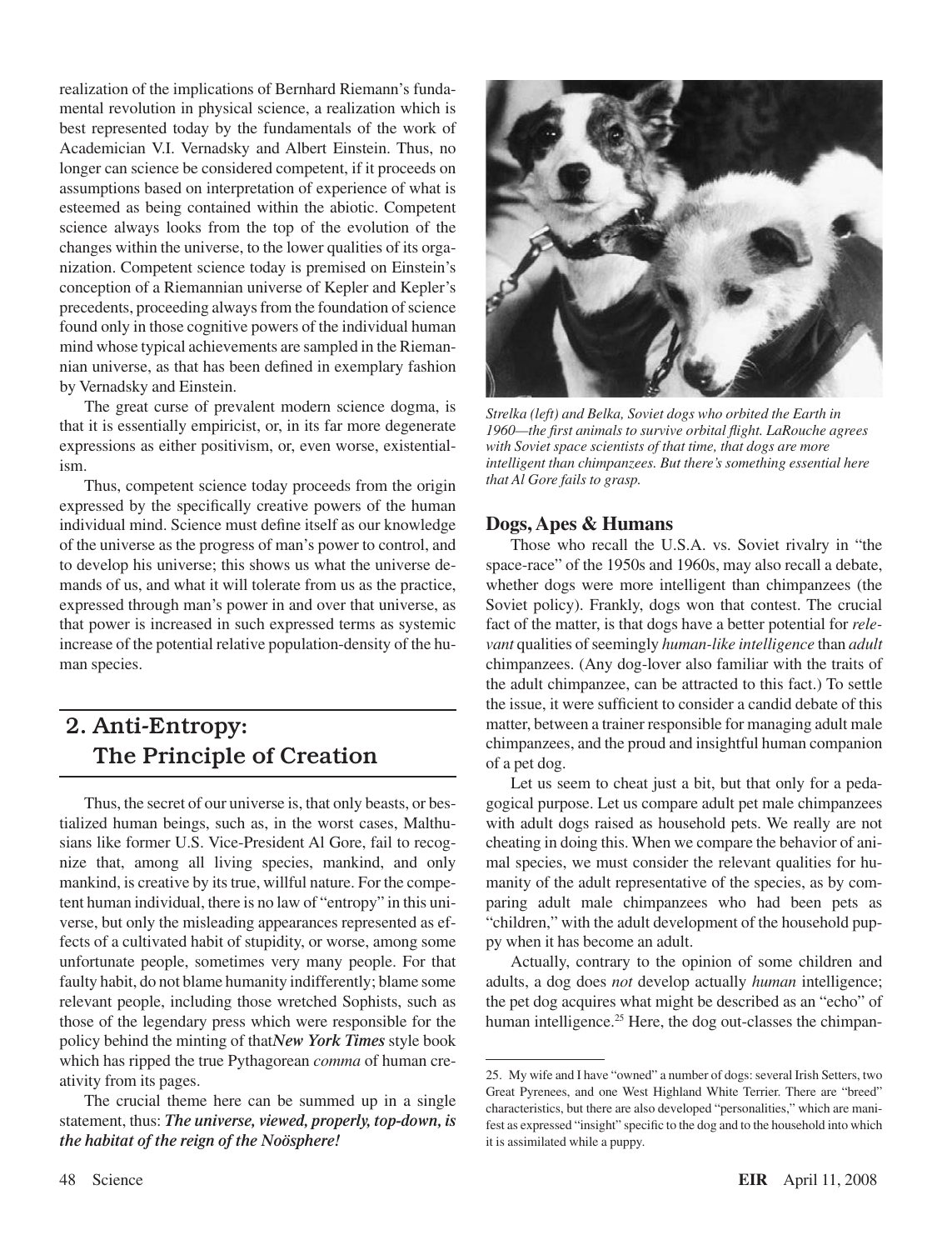zee. The pet dog develops what appears to be something resembling a human form of personality; that dog tries to simulate ("imitate") the personality of be a human being, perhaps regarding its owner as representing, in ethical and family terms, the kind of authority due its mother, father, or human sibling.<sup>26</sup> The relevant distinction was noted by the Cardinal Nicholas of Cusa, who reported this kind of apparent simulation of human intelligence among animals. *Thus, the Noösphere "educates" the Biosphere.*

For purposes of an introductory, exploratory discussion of such matters, we might say that the dog's simulation of what seems to have been the behavior of the higher order of living species, the human individual, is "programmed," although— *God forbid!*—never "digitally" programmed. Cusa compared God to the "soul" of man, as man to the "soul" of the animal, that in appropriate terms of reference.

The content of those preceding paragraphs is to be treated as a necessary, brief, playful, but nonetheless a valid, introductory discussion, that as a matter of providing a background orientation for the discussion of the "hard point" which I am about to introduce thus.

#### **The Folly of Sense-Certainty**

Among all known species existent within our Solar system, the form of human mental performance which is specific to the conception of the *ontologically infinitesimal* principles of physical science, such as Kepler's discovery of gravitation (and also of the discovery, as by J.S. Bach, of true Classical artistic composition), is unique, among all species, to human individuals. Thus, to the extent that the human brain might be considered, wrongly, by some, as merely a higher order of development of animal brains, that assumption leaves no basis for a truly noëtic intellectual creativity of the quality expressed by the modern cases of Cardinal Nicholas of Cusa, Kepler, Fermat, Leibniz, Riemann, or of J.S. Bach, W.A. Mozart, and Ludwig van Beethoven, creativity which is not so encountered in the biological mental-perceptual apparatus of the brain-function of mammals in general.

The clue which points toward a solution for the relevant mystery, may be found through examining a certain systemic quality of paradox in Kepler's discovery of the harmonic organization of the Solar system. The specific quality of that discovery, by Kepler, which has driven even many serious, if somewhat misguided scientists into a fury, is that Kepler's solution involves the principled, *musically* defined, *Lydian*, *Florentine bel canto* faculty of hearing. Whereas, as a matter of contrast, the scientist who was heavily indoctrinated in the Sophistry of Aristotle-Euclid, will tend, with rare exceptions, to react with his or her own personal performance of some

sort of a "freak show," when confronted with the implications of the indispensable function of hearing, as Kepler was confronted: when confronted with the paradox which threatens the peaceful contemplation of any merely visual conception of organization of space-time.

"Tuning" is an extremely useful piece of scientific pedagogy for the purpose of defining the experimental subject, when confronting that acutely paradoxical fact. It is a related fact, that all evidence available indicates, that *there is nothing intrinsic to the apparent physiological organization of the brain-function of the mammals which accounts for the unique role of the individual human mind in reproducing the phenomena of the Noösphere.* There is something, related to the notion of "tuning," as defined by Kepler's discovery, and by J.S. Bach, which accounts for this unique species of experimental fact.

The relatively more obvious point made by that sort of "thought experiment," is that a sane reaction to Kepler's treatment of the paradox of harmonics in defining the measurable effect of the principle of gravitation, compels the seasoned experimentalist to accept the fact that his, or her own senseperceptual apparatus is an array of instrumentations, to such effect that the sundry "meter readings" from that inborn array of experimental apparatus must be treated as just that. So, what seems almost self-evident, almost Euclidean or Cartesian, if only one of the human senses is being considered, may be transformed into the inducing of a state of stark confusion in the mind of the unwitting, when two, or more, different human senses, such as sight and hearing, are being applied to define a single common image of the common experimental subject.

#### For example:

In the relatively simpler case, the naive student "believes" it to be more or less self-evident, that astronomical space is defined by discrete objects, such as planets, moons, and sundry forms and sizes of intra-Solar-system particles, each and all appearing to float when such phenomena are assessed as being within a background-medium of what is presumed to be, in its own nature, as Cartesian empty space. Similarly, the Max Planck-hating dupes of Ernst Mach, such as Ludwig Boltzmann, may proffer a childish misreading of what he considers, on principle, as reducible, conceptually to a percussively organized gas system.

In these cases, the experimental validity attributed to the mechanistic representation, is to be recognized as the result of interpreting what may be, within limits, experimental phenomena viewed in terms of a mechanistic fantasy derived from the a-prioristic, mechanistic methods of Aristotle and Euclid. As long as ideologues continue to interpret the evidence, axiomatically, on reductionist presumptions, they may be self-satisfied with their formulations. This may continue until they are faced with the experiment which presents what they must view as profoundly anomalous results, as Riemann's 1854 habilitation dissertation shows, or as

<sup>26.</sup> We had a Great Pyrenees, who accepted a West Highland White Terrier as a puppy of the family, but seemed, over years, to grow increasingly troubled by the fact that that puppy never seemed to be growing up.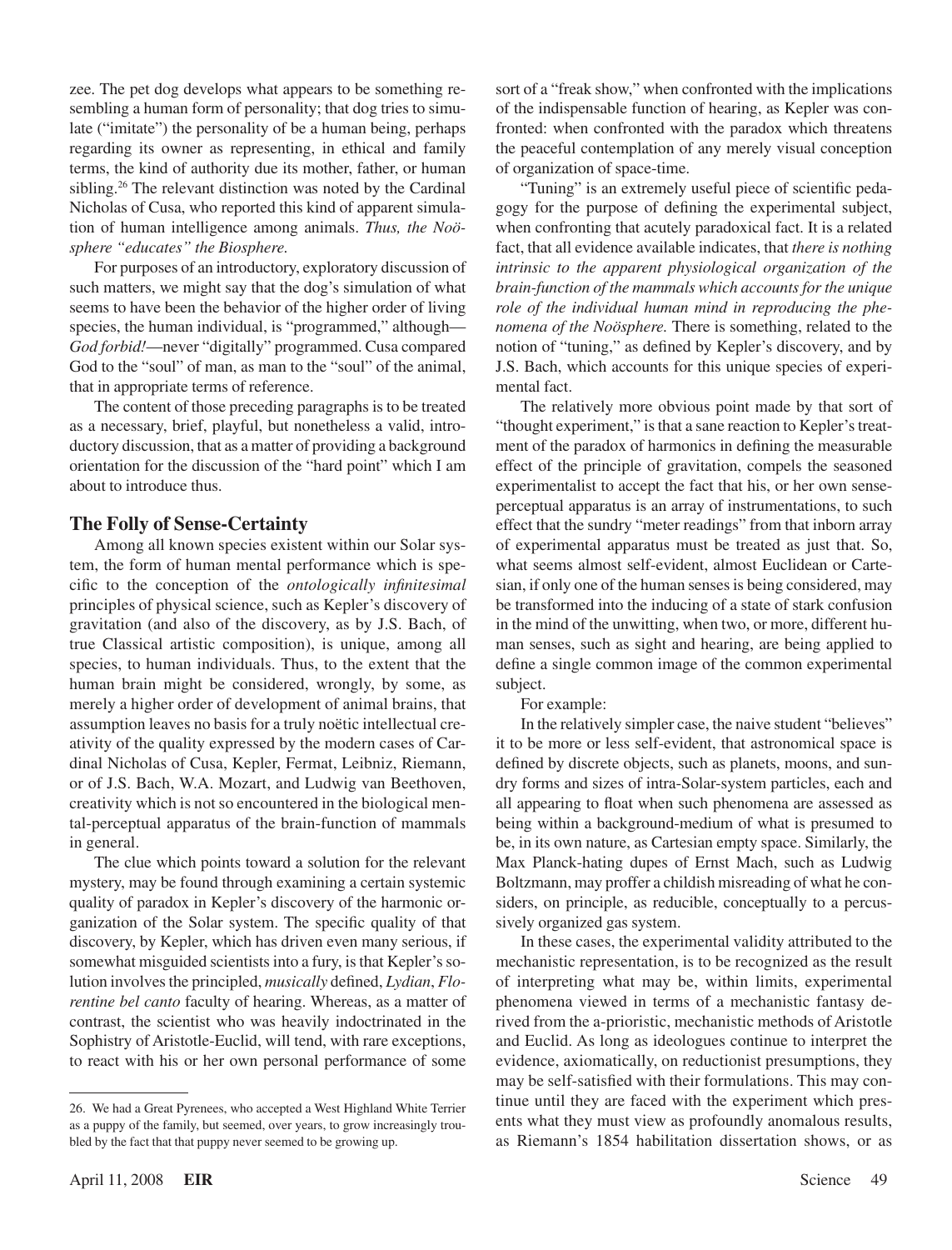Kurt Gödel, in 1931, demonstrated the fraudulent character of Bertrand Russell's *Principia Mathematica*. 27

Such childish Euclidean-Cartesian fantasies as those of the followers of Mach and dupes of Russell, are precisely the source of the confusion of the physicist experiencing a banshee-fit when being presented with Kepler's harmonic composition of the gravitational, wrongly presumed "action-at-adistance" field of the Solar System,28 or in that domain of Planck's work which the radically reductionist dupes of the positivists(e.g., radical empiricists) such as Mach, or one like Bertrand Russell, misidentified as quantum "mechanics." At that point, a few words from a Kurt Gödel or Albert Einstein are sufficient to send the radically reductionist cult-followers of Mach, Russell, Norbert Wiener, John von Neumann, et al., into howling fits worthy of the dismay which might have been expressed, at the close, among the suffering characters of H.G. Wells' *The Island of Dr. Moreau*.



Library of Congress *Helen Keller's accomplishment in overcoming both deafness and blindness, shows that cognition is not based at all upon sense-certainty. Here, she is exploring the shape of a statue.*

The alternative to reductionist fantasies of "sense-certainty," is to consider physical space-time as a true continuum of existence-in-motion. That means that the exclusion of the notion of something existing which must yet be moved, in favor of the accepting the realization of that "motion," motion otherwise recognized as action in the sense of a continuing process of development, must be accepted as the intrinsically ontological quality of existence. This means *dynamic* existence, not in the sense of the reductionist's nonsense word "thermodynamics," but as in the method of the ancient Pythagoreans and Plato, or the modern followers of Cusa, Leonardo da Vinci, Kepler, Fermat, Leibniz, Riemann, et al.

Rejection of sense-certainty does not mean rejecting the role of our senses; rather, we must recognize that the senses are indispensable in the two respects indicated here below. What must be rejected, for the sake of competent science, is the hedonist's blind faith in "sense-certainty."

Firstly, we must appreciate the implications of not only Helen Keller's plight, but her accomplishment in overcoming what might have seemed her hopeless situation. Her achievement does not justify deprecating those senses whose use she lacked; but, rather, appreciating the importance of the new instruments of cognitive method and apparatus which science develops, newinstrumentswhich enablemankind to explore such otherwise forbidden realms as the universe and sub-atomic space-time.

Second, although the relatively competent expressions of modern science have demonstrated, afresh, that the picture of the real world given to us by the senses as such is not the real world, but is, at best, only a faithful shadow of reality: nonetheless a shadow on whose assistance we depend for guiding our investigations into the real world of the unseen. The most significant outcome of recognizing this irony, is that we must learn to discard all forms of naive sense-certainty, such as the a-prioristic Sophistries

ofAristotle, Euclid, and Descartes. We then learn to use those senses, both those given to us by birth, or instruments we adopt as supplements to the senses, to discover more and more of the nature of the actual universe which we inhabit, and, in that manner, and in that process, discover the most precious among all of the secrets of science, the true identity of ourselves, and our place in this Riemannian universe at large.

#### **Riemann Again**

In treating the mental disorder called "sense-certainty," we must take into account, from the outset, that the problem of sense-certainty as it has confronted us in European culture, persistently, since approximately the death of Plato, is a product of the rise of what is known asthe form of European Sophistry attacked by Plato's dialogues. This means attacking, specifically, the form of Sophistry which ancient, medieval, and modern Sophistry have inherited from Aristotle and such among his notable followers as Euclid.

I repeat: there is crucially significant, surviving evidence to the effect, that the great trans-oceanic maritime cultures whose experience is reflected to us from the ancient Egypt known to Solon, the Pythagoreans, and Plato, possessed a scientific method, identified as *Sphaerics*, which waslargely free

<sup>27.</sup> Kurt Gödel, "On formally undecidable propositions of *Principia Mathematica* and related systems," (1931), in *Kurt Gödel Collected Works,* Vol. I (New York: Oxford University Press, 1986), pp. 144-195.

<sup>28.</sup> The case of the Crab Nebula should, therefore, drive him wild!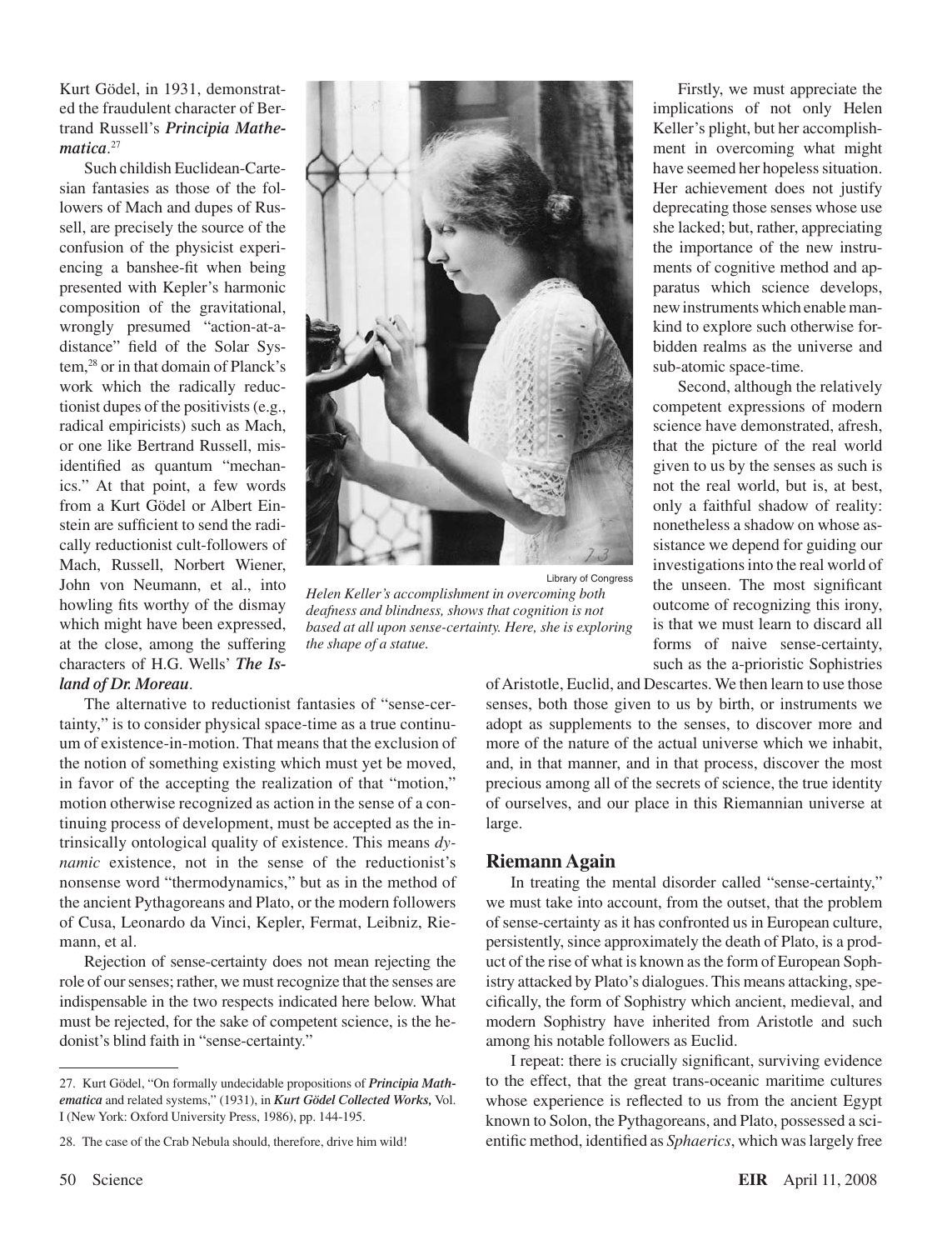of those fallacies of sense-certainty which I have ridiculed in the opening pages of this present chapter of the report. Also, we must recognize, that there have been traces of the scientifically healthy, pre-Euclidean scientific world-outlook radiated by Plato, as by currents of Judaism and Christianity typified by Philo and the Apostle Paul, at various times and in various locations, over the course of ancient and medieval European times prior to the great work of Nicholas of Cusa in founding modern science.

In all modern European history, there was a great struggle, from the time of Kepler, Fermat, and Leibniz, until that of Riemann, during which a lunatic, so-called Cartesian and Newtonian view of science, that of the *a-priorism* of Aristotle, Euclid, Galileo, and Descartes, was made prevalent, either through the imperial influence of the Habsburg and other Inquisitions, or by the influence of the Anglo-Dutch Liberal imperium; *until Riemann broke open the doorway to truth with his 1854 habilitation dissertation*.

On this account, it must be recalled, that the echoes of Cusa, Leonardo da Vinci, and Kepler, were expressed in the mid-Seventeenth Century of France, under the leadership of Cardinal Mazarin, Jean-Baptiste Colbert, and Gottfried Leibniz, until this progress was interrupted by the emerging primacy of a modern Liberalism which emerged during the Anglo-Dutch Liberal wars leading into the February 1763 launching of the neo-Venetian form of the world's presently continued, British empire-in-fact. So, despite the later great Eighteenth-Century Renaissance led by Abraham Kästner, Gotthold Lessing, Moses Mendelssohn, Friedrich Schiller, and the Monge-Carnot Ecole Polytechnique, the Jacobin Terror and the reign of the predator Napoleon Bonapart, crushed, once again, the new, late Eighteenth-Century Classical Renaissance.

That tyranny of the Habsburg Inquisition of Grand Inquisitor Tomas de Torquemada, on the one side, and that of the Anglo-Dutch Liberalism of Paolo Sarpi and his followers, on the other, had already established the massively corrupting influence of Paolo Sarpi's system of Liberalism over science, art, and politics. The British imperial tyranny over the Vienna Congress's Europe, and the British deployment of the early-Nineteenth-Century Spanish monarchy's continuation of British John Locke's earlier promotion of the trans-Atlantic slave-trade, continued to dominate science until the circles of that great organizer Alexander von Humboldt succeeded in unleashing the great revolution in physical science of Wilhelm Weber, Lejeune Dirichlet, and Bernhard Riemann. Once more, that same Liberal sophistry dominates our modern European culture, with its schools, universities, and popular opinion, still today.

It was upon the signal contributions of the later geniuses, such as the great, later achievements of such exceptional geniuses as Vernadsky and Albert Einstein, on which the net progress of science has chiefly depended. During the entire sweep of the 1854-2008 interval to date, the uttering of Riemann's 1854 habilitation dissertation, has become the great long wave of revolution on which the greatest net achievements of science have, subsequently, thus far depended.

Thus, as great as was the revolution which Bernhard Riemann launched in his 1854 habilitation dissertation, there was nothing essentially new to European civilization's science in the great principle through which Riemann shattered the darkness of Euclidean superstition. Once the 1854 habilitation dissertation is understood, its origins, its outgrowths, and its implications for now, were, already, essentially grounded in fact.

Since Riemann's habilitation dissertation, the principal source of moral rot in modern physical science, has been that great hoax, called "thermodynamics," as crafted by the scientifically and morally decadent circles of Clausius, Grassmann, and Kelvin. This corruption is typified, to the present date, by what has become that implicitly mass-murderous, Machian hoax and fraud of modern mechanics, the hoax named "The Second Law of Thermodynamics."

That much said this far, the considerations which I have outlined up to this point in the report, have taken us, repeatedly, during the preceding pages, up to the verge of the great conclusion standing before us: the notion of *the ontological infinitesimal*.

#### **The Noösphere as Such**

The development of the concept of the Noösphere has depended essentially on the insight into that evidence from that approach to physical chemistry by Mendeleyev and Harkins, which Academician Vernadsky summarized in the middle of the 1930s. Although there is often a temptation by some reporters to locate the discovery of a principle of life by Pasteur, rather than crucially significant phenomena expressed by living processes, Pasteur himself rejected a precocious conclusion in the matter; he did so correctly, on the premises of his knowledge of what a proper scientific method must require as adequate proof.<sup>29</sup> We, still today, must show similar caution in stating claims pertaining to the Noösphere; however, as much of what we know to have been proven respecting the implications of the proven existence of the Noösphere must be accepted, despite deeper issues yet to be defined.

Today, as I have emphasized the implications of the questions implicitly posed by the referenced work of Woese et al., we must be concerned with a higher order of challenge, the Noösphere, as Vernadsky clarified the questions respecting the Biosphere. Living processes express a different physical chemistry than non-living processes, thus defining a specific phase-space known as the Biosphere. Then, how shall we approach the higher order of subject, the Noösphere?

We know that the Noösphere has been discovered by (actually) Academician V.I. Vernadsky. We also know from crucial experimental evidence, that the Biosphere is dominated functionally by the Noösphere: that to such effect that the Noösphere contains the Biosphere functionally, such that no

<sup>29.</sup> LaRouche, "Vernadsky & Dirichlet's Principle," op. cit.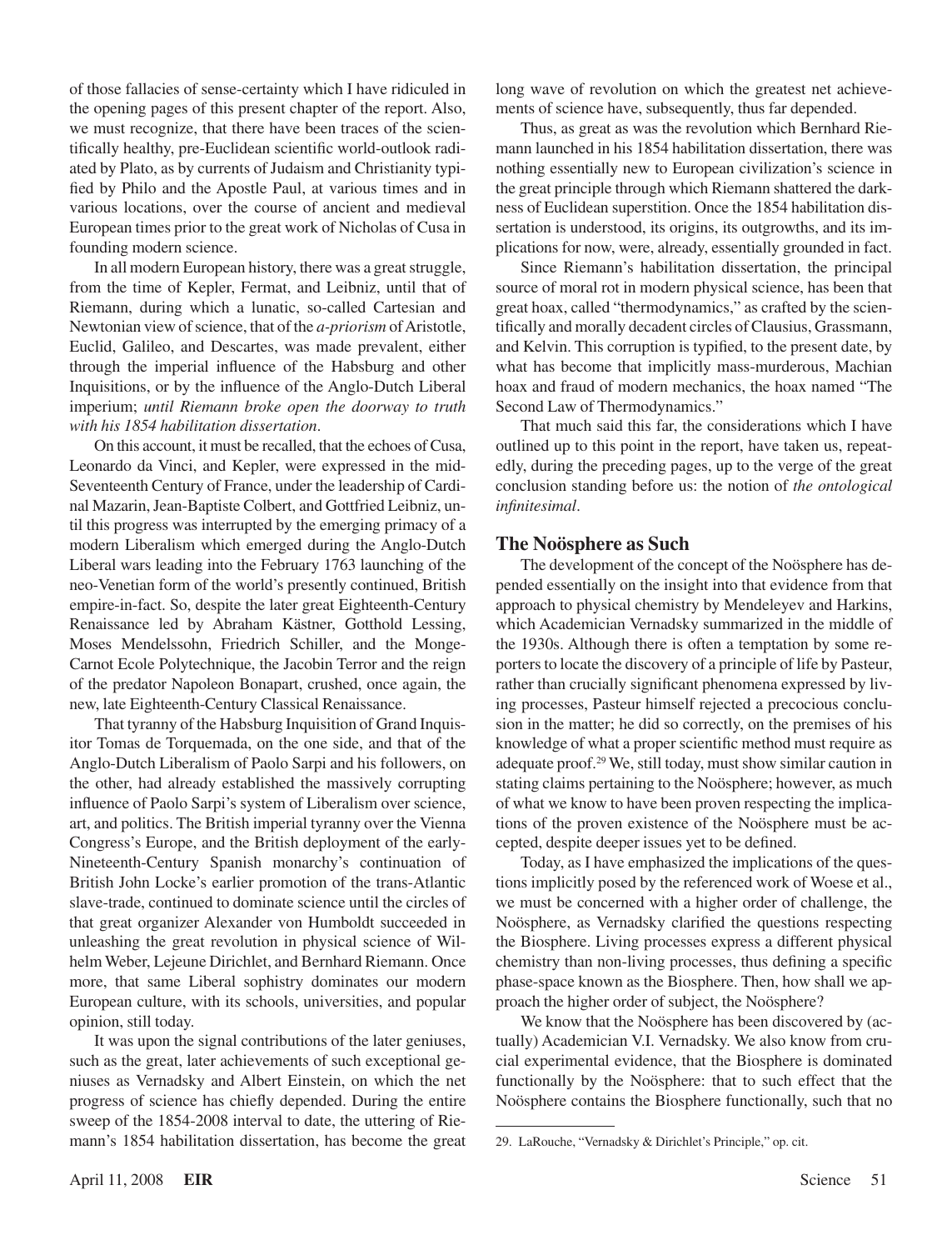generalizations respecting the Biosphere can exclude the superior role of the Noösphere.

We must recall, that the proof of the discovery of the hypothesis by Vernadsky was supplied by the evidence of the growth of the accumulated mass generated by the Biosphere's phase-space as products specific to the effects and residues of the masses of living processes. The growth of the Biosphere, so defined, relative to the phase-space generated as supplied by non-living processes, supplied the proof needed, even though we have yet to receive a competent experimental definition of "historical" origins of life as such.

The same standard required to define the Biosphere is to be applied to the case of the Noösphere, with one very distinct qualification. Crucial is the evidence on which any competent science of physical economy depends: that the percentile of the mass of our planet representing products of human cognitive activity not otherwise produced by the processes of the Noösphere itself, has been increased through, chiefly, the effects of scientific and related advances in the goals and technologies of human societies.

The crucial fact thus emphasized, is that this increase of the relative mass of the Noösphere, is, uniquely, the now well-defined product of what istermed *noësis*.This pertains to activities, which are expressed uniquely by their ontologically infinitesimal expression

(asI have already emphasized at earlier points of thisreport), as those processes of discovery of true universal physical principles which have no place in the reductionist methods of ancient Sophists such as Aristotle and Euclid, or in modern empiricist and related practice.

*This distinction of the Noösphere confronts us, at least typically so, with its evidence of the paradoxical type of case, an anti-entropic case, in which the future determines the present.*<sup>30</sup>

For example: in the case of the Biosphere, we have had the relative advantage of being able to define the Biosphere by reference to the higher state of organization in the universe which contains the definition of the Biosphere, the Noösphere. We can not approach the subject of the Noösphere with such an available kind of advantage. The paradoxical effect is more or less limited to the fact that it is the discovery of a principle which often serves as the cause of a qualitative change in the quality of effect of human action (for example) on the universe. This, in turn, confronts us with the factual existence of the discovery of a necessary truth of practice (i.e., Classical



NASA-JPL-Caltech/R. Gehrz

*The Crab Nebula presents an array of paradoxes to the scientist. It is rapidly changing, even pulsating—yet it is presumed to be immensely large. The changes that occur in its structure take place synchronously throughout it, seemingly like waves propagating at a velocity faster than the speed of light! Such anomalies drive the reductionists and Cartesians crazy.*

Platonic hypothesis), this even before the relevant, new experimental principle of action was *discovered negatively*.

To illustrate the existence of such points: such an anomaly is suggested, although not otherwise known to have been proven, yet, by the evidence of the ostensibly anomalous ordering of certain kinds of changes which occur in the Crab Nebula.

Take, for example, the related fact that it was Fermat's remarkable, unique discovery of the principle of least ac tion, which prompted Leibniz to overthrow the authority of Huyghens' cycloid, and to base a universal physical principle of least action on the analog functions which led to this revolution in defining the notion of actual physical principles.

These and related considerations lead us toward three great paradoxes.

First, that the greatest moments of scientific discovery are those in which a revolutionary change *in the future change of the ordering in our universe of practice* appears to some human mind as an inevitable consequence of evidence, a universal principle, yet to be employed in practice. How has this been possible?

Second, what is the mysterious, yet undeniable power of

<sup>30.</sup> This has been the "secret" of my unique, current success as the most successful long-range forecaster in economics.